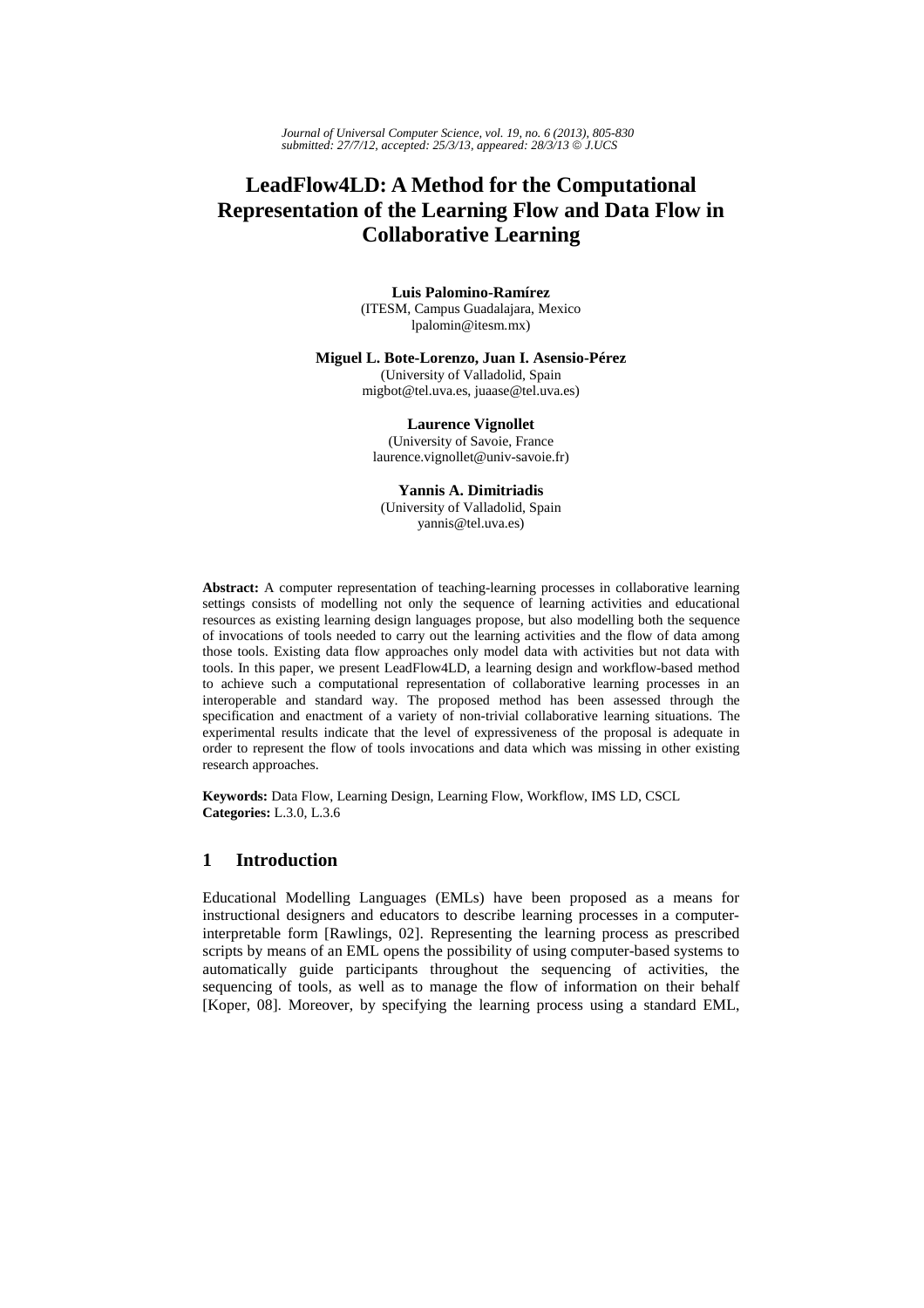educators around the world could define the logic and rationale of their designs in an interoperable and standard way, thereby permitting design interchange between educators and tools, and reuse of designs in different contexts and situations [Koper, 08].

There are different EMLs that can be employed to specify a learning process [Koper, 01][Rodríguez-Artacho, 04][Martel, 06][Caeiro-Rodriguez, 06], including IMS Learning Design (IMS LD) [IMS, 02]. IMS LD is an EML that follows the socalled learning design (LD) approach [Conole, 13], which pays special attention to the learning activities –performed by participants while interacting with data produced by tools along the learning process,— instead of just focusing on the delivery of the educational content, as did previous approaches [Britain, 04]. With background in workflow domain [IMS, 02] [Marino, 07] [Vignollet, 10], the main goals of the LD approach become similar to those in workflow [van der Aalst, 02]: the process automation, the reuse of the process definition, and the interchange of the process definition among educators and tools.

IMS LD allows the specification of many aspects of a learning process, aspects such as: the roles to be played by participants, the sequence of activities to be performed by participants, and the tools and documents that can be employed to support each activity. However, there are two important aspects of learning processes that cannot be specified with IMS LD: the relationship between data and tools (IMS LD only specifies the relationship between data and activities) [Bordies, 12] [König, 10] [Caeiro-Rodríguez, 10] [Neumann, 09] [Miao, 05] [Peter, 05] [Wilson, 05], and the sequence of tools that are expected to be employed by participants in the same activity [Palomino-Ramírez, 08b]. These two aspects imply that the data flow among the tools employed to support the learning process cannot be fully automated. As a consequence, the participants in the learning process take responsibility for handling such data flow; i.e. taking the output generated by a given tool and using it as the input of another tool.

IMS LD is the de facto standard for the LD community and approach [IMS, 02] [Derntl, 11][König, 10]. IMS LD has not yet been widely adopted due to several organizational and technological reasons [Griffiths, 08]. Nevertheless, there is a renewed interest [Alario-Hoyos, 13][Katsamani, 11] in using IMS LD as an interoperability format to deploy learning designs produced by multiple existing authoring tools (e.g. OpenGLM [Derntl, 11b], Collage [Hernández-Leo, 06], and CADMOS [Katsamani, 11]) into mainstream and widely adopted Virtual Learning Environments (VLEs) (e.g. Moodle, LAMS, and Blackboard). These recent research efforts, together with the large set of available IMS LD compliant learning design authoring tools, still suggest the significant research challenge required in order to overcome the expressive pitfalls of IMS LD while still trying to maintain the validity of existing IMS LD tools as much as possible.

The aforementioned limitations are especially relevant within the context of Computer Supported Collaborative Learning (CSCL) in which different researchers propose the use of IMS LD to describe collaborative learning processes [König, 10] [Paramythis, 08] [Hernández-Leo, 07] [Dan, 07]. Such relevance is due to the fact that many collaborative learning processes include complex data flows that are difficult for participants to handle, thus hindering the realization of learning activities. In this sense, several findings reported in [Palomino-Ramírez, 08] suggest that the manual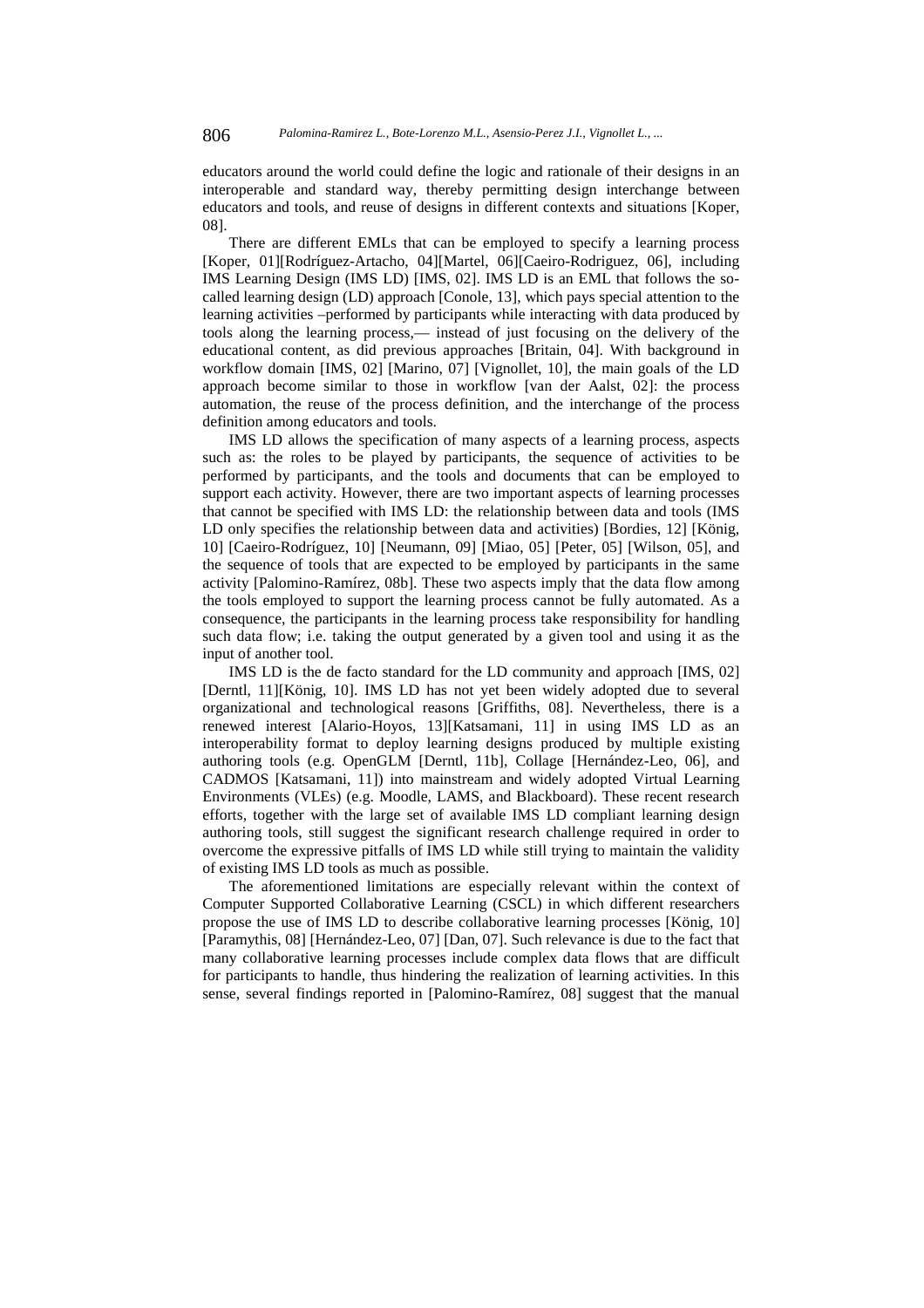handling of data flow in collaborative learning processes unnecessarily increases the cognitive load of participants and leads to error-prone situations.

Shown in [Palomino-Ramírez, 07], the aforementioned limitations can be tackled by combining the use of IMS LD with a standard workflow language. In this approach, the workflow language is employed to specify the relationship between data and tools as well as the sequence of tools, thus enabling the automatic handling of the data flow within the context of a learning process. However, and in spite of the evidences supporting the feasibility of the approach, the proposal of a detailed method to specify learning processes following such an approach is still missing in the literature. This paper introduces a method called LeadFlow4LD that combines IMS LD with the XPDL (XML Process Definition Language) workflow language [Norin, 02] to specify learning processes in a computer interoperable way that enables the automatic handling of data flow.

The rest of the paper is structured as follows. Section 2, introduces a case study and the related work in order to show the nature of the problem. Section 3 describes the proposed method. Next, section 4 describes a prototype enactment system specified according to the proposed method and used as proof-of-concept to demonstrate that a collaborative learning process can be enacted. Section 5 presents the assessment of the expressiveness and reusability of the description of collaborative learning processes specified according to the proposed method. Finally, conclusions and future work can be found in section 6.

# **2 The Data Flow Problem in Learning Design**

In this section a simple but significant collaborative learning (CL) situation is described in order to illustrate the lack of expressiveness of IMS LD when modelling the data flow. The section also analyses different research initiatives that have proposed ways of modelling the data flow.

#### **2.1 An Illustrative Example of the Data Flow Problem in LD**

The peer-review [Bartels, 03] is a well-known CL technique in which students first generate an artefact that is then reviewed by one or more of their peers. The CL process based on this technique typically follows the structure depicted in Fig. 1. The structure starts with an editing activity (A1) that is supported by an editing tool (T1) employed to generate an artefact (D1). Then, a reviewing activity (A2) takes place with the support of a reviewing tool (T2) that employs the artefact generated in the previous activity (D1) as input. The sequence of learning activities (A1, A2) along with the tools (T1, T2) employed to support them define what is called the learning flow structure. The sequence of tool invocations (T1, T2), as well as the data passed between them (D1) define what is called the data flow structure.

It is noteworthy that similar CL processes, also called CL situations [Osuna-Gómez, 99], can be derived from the peer-review structure depending on the grouping of participants as well as on the actual data flow among the tools used by the different groups. Fig. 2(a) illustrates the case of a peer-review situation in which participants are grouped in pairs (p1, p2) while Fig. 2(b) represents an example a peer-review situation with participants grouped in triples (p1, p2, p3). Both figures show the need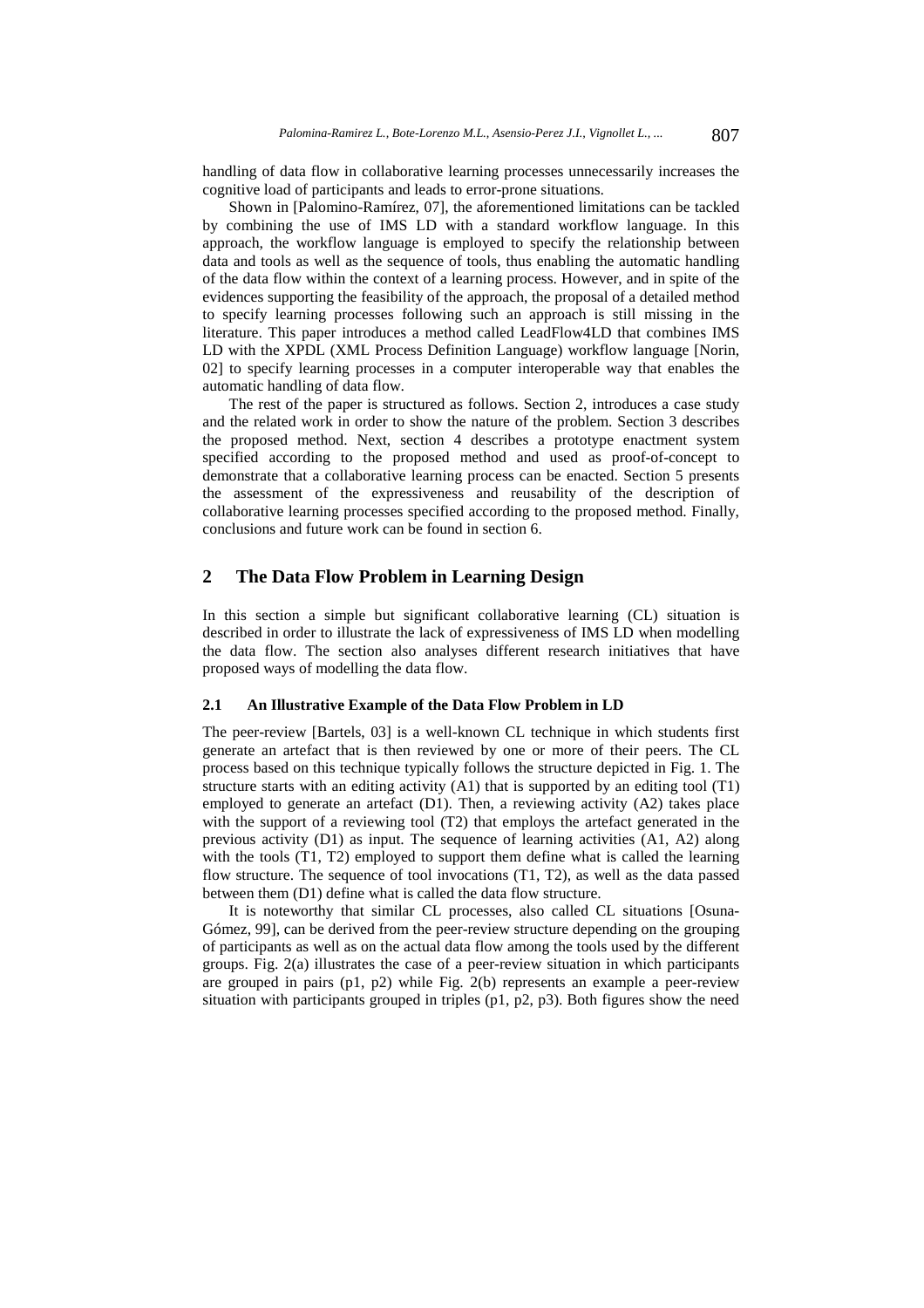of providing a different instance of each tool for each participant in a group (e.g. instance T1-1 of the editing tool for participant p1) as well as the fact the tool instances handle different instances of the artefacts (e.g. instance T1-1 generates artefact D1-1 while instance T1-2 generates artefact D1-2). Fig. 2(c) shows another example of a peer-review situation with participants grouped in triples in which the data flow is different from the one considered in the previous situation (e.g. tool instance T2-3 uses artefact instance D1-1 as an input in one case and artefact D1-2 in the other).



*Figure 1: The CL structure of many peer-review CL situations* 

Unfortunately, IMS LD cannot be employed to specify any of the CL situations illustrated in Fig. 2 since it does not support the specification of the data flow between tools, as stated by several authors in LD literature [Bordies, 12] [König, 10] [Caeiro-Rodríguez, 10] [Neumann, 09] [Miao, 05] [Peter, 05] [Wilson, 05]. Moreover, it is not possible to specify the sequence in which several tools should be used by the learners in an activity in the cases where more than one tool is needed [Palomino-Ramírez, 08b]. As a consequence, it is not possible to use IMS LD to generate computerinterpretable descriptions of CL situations, descriptions that could be employed to automatically determine the sequence of tool invocations and manage the exchange of data. Both issues are called here "the data flow problem in LD".

## **2.2 Related Work**

Some authors [Koper, 08] [Miao, 08] have proposed ways of exploiting IMS LD expressiveness in CL so as to include information about data flow between activities in IMS LD descriptions of learning processes. In this approach, the data flow is specified between activities but not between tools. This implies that the system does not have enough information to deliver automatically an input data to the proper tool, thus the system relies on user intervention.

Other authors [König, 10] have proposed an extension of IMS LD in order to provide sufficient support for (collective) artefacts. The extension models the flow of artefacts between activities, however, the extension does not enable the provision of the information required to automatically handle the data flow between tools.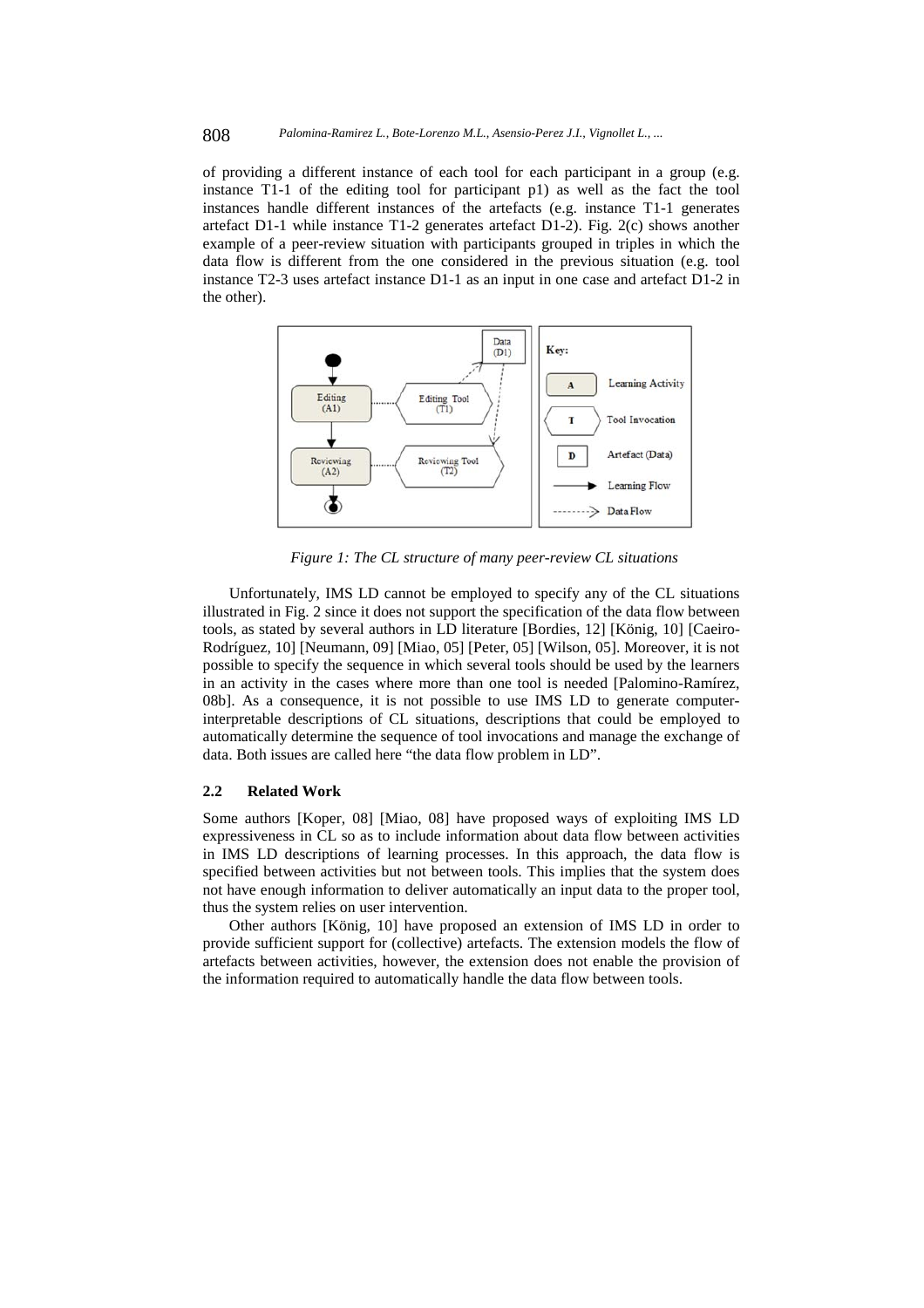

*Figure 2: Three CL situations derived from the same peer-review structure: (a) participants grouped in pairs, (b) and (c) participants grouped in triples with different data flows* 

Another work [Vantroys, 03] studied the possibility of substituting IMS LD with the XPDL standard workflow language. The authors showed that XPDL enabled the automatic handling of the data flow in learning processes, but the distinction of the collaborative work performed by different students participating in a collaborative activity is still necessary. This is the reason why they proposed a new workflow language that extended the capabilities of XPDL. The lack of interoperability of this solution has hindered its adoption.

An alternative approach, proposed by [Miao, 05], merges the IMS LD and XPDL meta-models in order to create a new EML called CSCL scripting language. The main goal of yet another EML addresses different IMS LD issues in the CL specification including the data flow between tools. Again, the proposed CSCL scripting language is not an interoperable EML with the current LD standard (IMS LD).

There are also other works in the literature that study the data flow problem in LD but they do not propose any solution. For example, Peter and Vantroys state that IMS LD lacks data flow management features [Peter, 05], but they do not go further in defining the associated defects. Wilson criticizes that IMS LD does not consider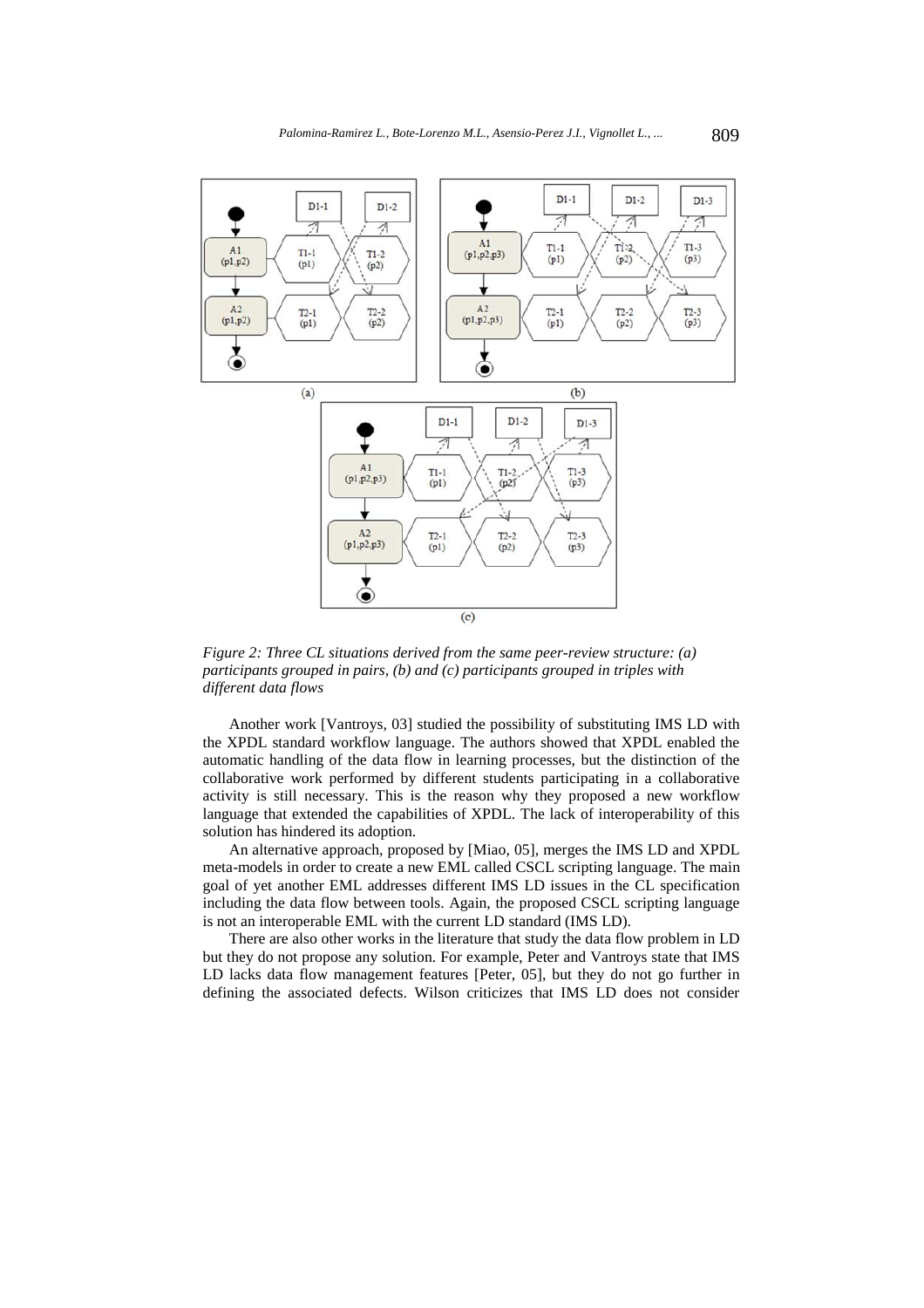whether the results of a tool are going to be exported to other tools [Wilson, 05]. Moreover, he does not provide any solution to this issue. Dalziel states that IMS LD requires new mechanisms in order to transfer data between tools with a possible information processing between them [Dalziel, 06], and yet he does not propose the associated mechanism. Palomino-Ramírez et al. state that IMS LD lacks systemsupport for addressing the automation of data flow management [Palomino-Ramírez, 07] [Palomino-Ramírez, 08b], but their actual solution is still missing. The IMS LD expert group states in [Neumann, 09] that IMS LD does not allow management of data flow between the tools since these are viewed as "black boxes" by the learning design. Caeiro-Rodríguez et al. refer to the data flow problem as a limitation of the IMS LD expressivity in CL [Caeiro-Rodríguez, 10]. Vignollet et al. describe a generic specification of the data flow problem in the LD field [Vignollet, 09]; however, they state that it is just a conceptual approach to be taken into account by future EMLs.

# **3 LeadFlow4LD**

Overviewed in Fig. 3, LeadFlow4LD is a method to describe CL processes that combines the use of standards languages of LD and workflow in order to provide computer-interpretable representations of CL structures and situations. According to Fig. 3, LeadFlow4LD involves a series of steps resulting in the creation of five documents which specify all the information needed to completely describe a CL process. This section describes the steps that the instructional designer and educator must follow in order to achieve such descriptions.



*Figure 3: Overview of the LeadFlow4LD method*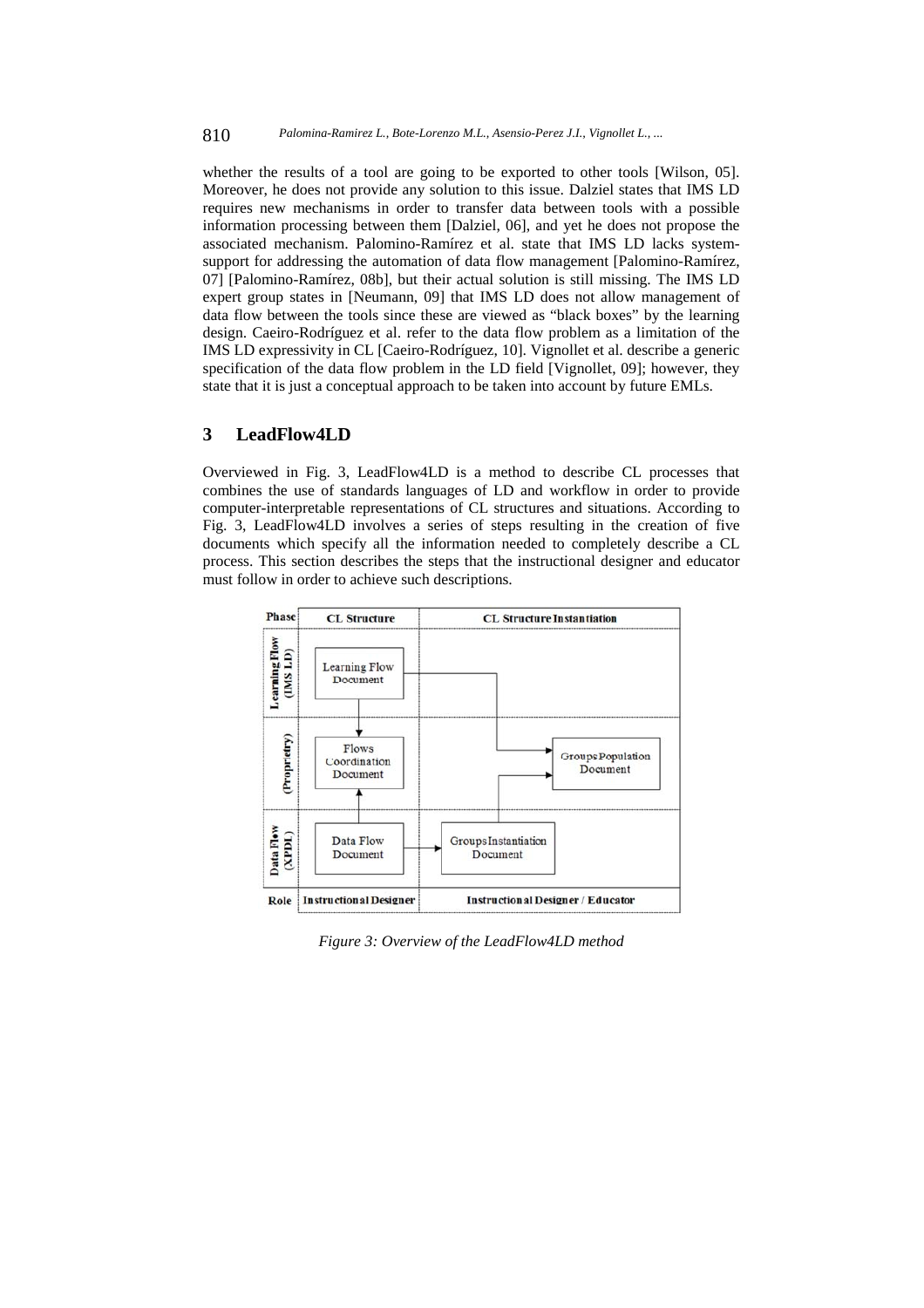#### **3.1 Collaborative Learning Structure**

First of all, as illustrated in Fig. 3, the instructional designer should define a CL structure by generating the learning flow and the data flow documents. On the one hand, the **learning flow document** specifies the sequence of learning activities to be carried out in the CL scenario, and the roles to be played by participants in each activity (teachers, tutors, learners, etc.). IMS LD is the language employed for coding the learning flow document. We employ IMS LD due to its widespread adoption by the technology-enhanced learning community, as well as to its capability for expressing all the concepts involved [Hernández-Leo, 05]. On the other hand, the **data flow document** specifies the sequence of invocations of tools that will take place during the learning process, the data generated by the tools, as well as the relationship among data and tools. Additionally, this document describes the roles of participants in each tool invocation. XPDL is the language employed for coding the data flow document due to its capability for expressing all the concepts involved [Norin, 02] and because of its wide acceptance and usage as a workflow process definition interchange format [WfMC, 94].

Once the learning flow and data flow (workflow) have been specified in their corresponding documents, the information that states the relationship between learning activities and tool invocations (represented as XPDL activities) should be specified since both flows are interdependent. Furthermore, since the tools are intended to help the learner to reach the objectives of the learning activities, it seems reasonable for LeadFlow4LD to follow a master-slave coordination mechanism in which the learning flow plays the master role and the workflow plays the slave role for deciding which of the flows is actually guiding the actions of the learners. Consequently, the learning flow should identify the learning activities in which the corresponding tool invocations in the workflow should be initiated by the learners involved. Similarly, the workflow should identify workflow activities in which the workflow should be started as well as identify the workflow activities in which the control should be switched back to the learning flow. Thus, a simple way to codify this relationship between learning activities and workflow activities is by defining a list of master and slave transitions. A master transition defines a connection from a learning activity to a starting workflow activity, while a slave transition defines a connection from an ending workflow activity to a learning activity. Such coordination between flows is specified by the instructional designer in a document called the **flows coordination document**, which is codified in a proprietary specification based on the XML schema and shown in Fig. 4.

## **3.2 Collaborative Learning Structure Instantiation**

The instantiation of the learning flow structure by the simple assignment of participants to learning activities is sufficient for the purpose of enacting specific CL situations ("create cases" in workflow terminology). Nevertheless, it is not the same regarding the instantiation of the data flow structure. In collaborative learning, the simple assignment of participants to abstract tools is not sufficient for the purpose of enacting specific CL situations. Instead, as stated during the problem review, it is necessary for the instructional designer, or even the educator, to first define the groups instantiation; that is, the number of data and tool instances (related to the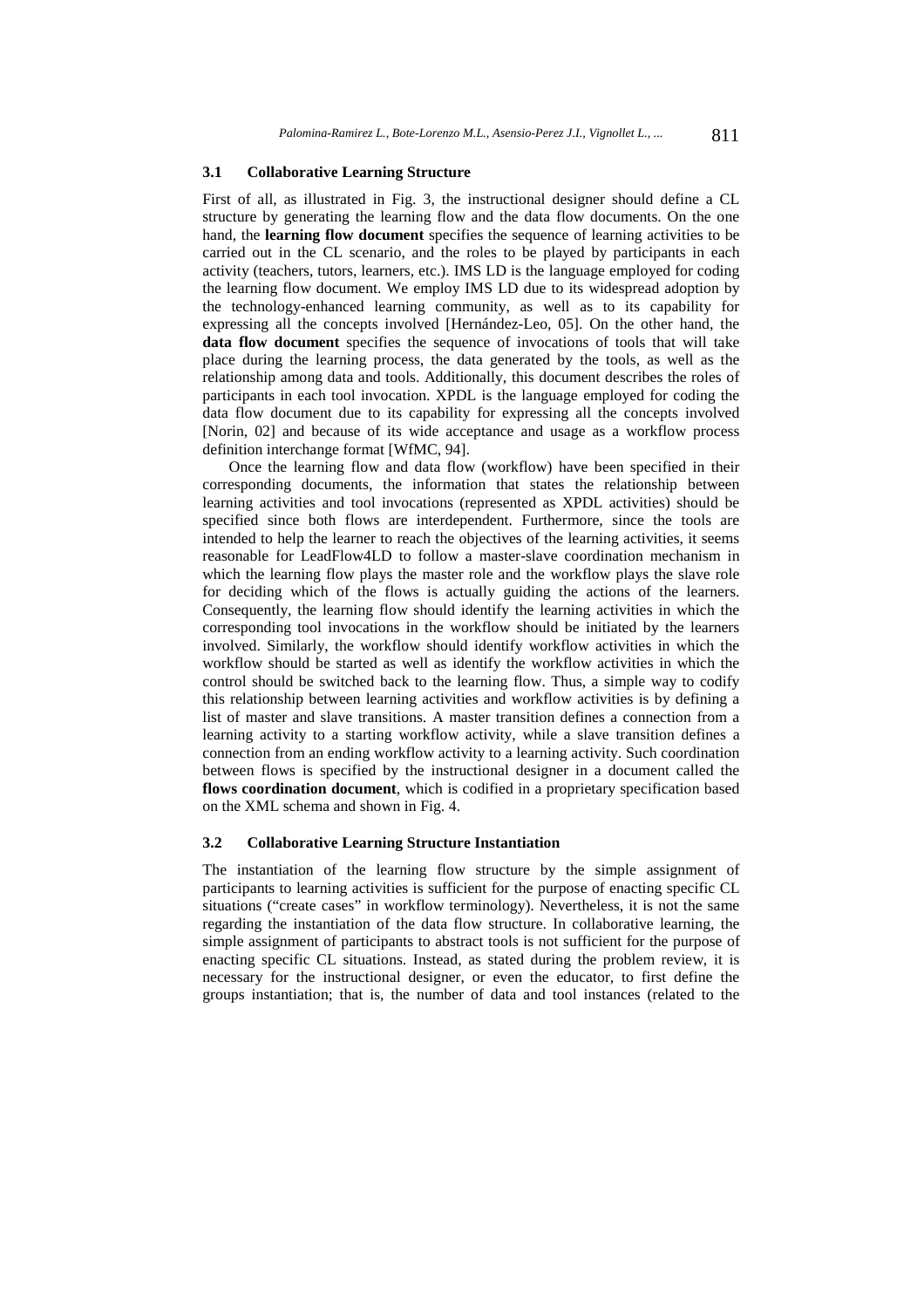number of groups) as well as the relationships among them (the interaction among groups). Following, the educator defines the groups population. That is, the assignment of participants to learning activities and tool instances.

This is what happens, for example, when the instructional designer, or even the educator, has to decide how many groups will participate in a peer-review (how many data and tool instances will be created), and decide about the interactions among groups (which group will review what artefact). But the educator also has to decide about the groups population: participants that will play a certain role; participants that will handle individual or shared tool instances.

```
<?xml version="1.0" encoding="UTF-8"?> 
<xsd:schema elementFormDefault="qualified" 
xmlns:xsd="http://www.w3.org/2001/.."> 
    <xsd:element name="flows-coordination" type="FlowsCoordinationManifestType"/> 
    <xsd:complexType name="FlowsCoordinationManifestType"> 
       <xsd:sequence> 
           <xsd:element name="uoLeadFlow4LD-info" type="UoLeadFlow4LDInfoType"/> 
           <xsd:element name="activities" type="ActivitiesType"/> 
     <xsd:element name="transitions" type="TransitionsType"/> 
 <xsd:element name="tools" type="ToolsType"/> 
       </xsd:sequence> 
          <xsd:attribute name="id" type="xsd:string"></xsd:attribute> 
          </xsd:complexType> 
    <xsd:complexType name="ToolsType"> 
       <xsd:sequence> 
          <xsd:element name="tool" type="ToolType"/> 
       </xsd:sequence> 
    </xsd:complexType> 
    <xsd:complexType name="ActivitiesType"> 
       <xsd:sequence> 
           <xsd:element name="learning-activity" type="LearningActivityType"/> 
       </xsd:sequence> 
    </xsd:complexType> 
    <xsd:complexType name="MasterTransitionType"> 
       <xsd:sequence> 
           <xsd:element name="from" type="ActivityRefType"/> 
           <xsd:element name="to" type="ToolRefType"/> 
       </xsd:sequence> 
    </xsd:complexType> 
    <xsd:complexType name="SlaveTransitionType"> 
       <xsd:sequence> 
           <xsd:element name="from" type="ToolRefType"/>
```
*Figure 4: Flows coordination XML schema* 

For this reason, LeadFlow4LD distinguishes between the CL structure and its instantiation. But differently from a typical IMS LD script where the CL structure instantiation is not specified at all, in LeadFlow4LD the instantiation has to be made in two separated documents: the groups instantiation document and the groups population one. On the one hand, the **groups instantiation document** is defined by the instructional designer, or even the educator, from the data flow structure document, but taking into account the interactions between data and tool instances (the number of groups) necessary to describe the collaborative interaction of the data flow. This document is specified in XPDL similar to the data flow document from where it derives. On the other hand, the **groups population document** is accomplished by the educator to specify the particularities of the CL situation, such as the assignment of participants to the learning activities and tool instances. This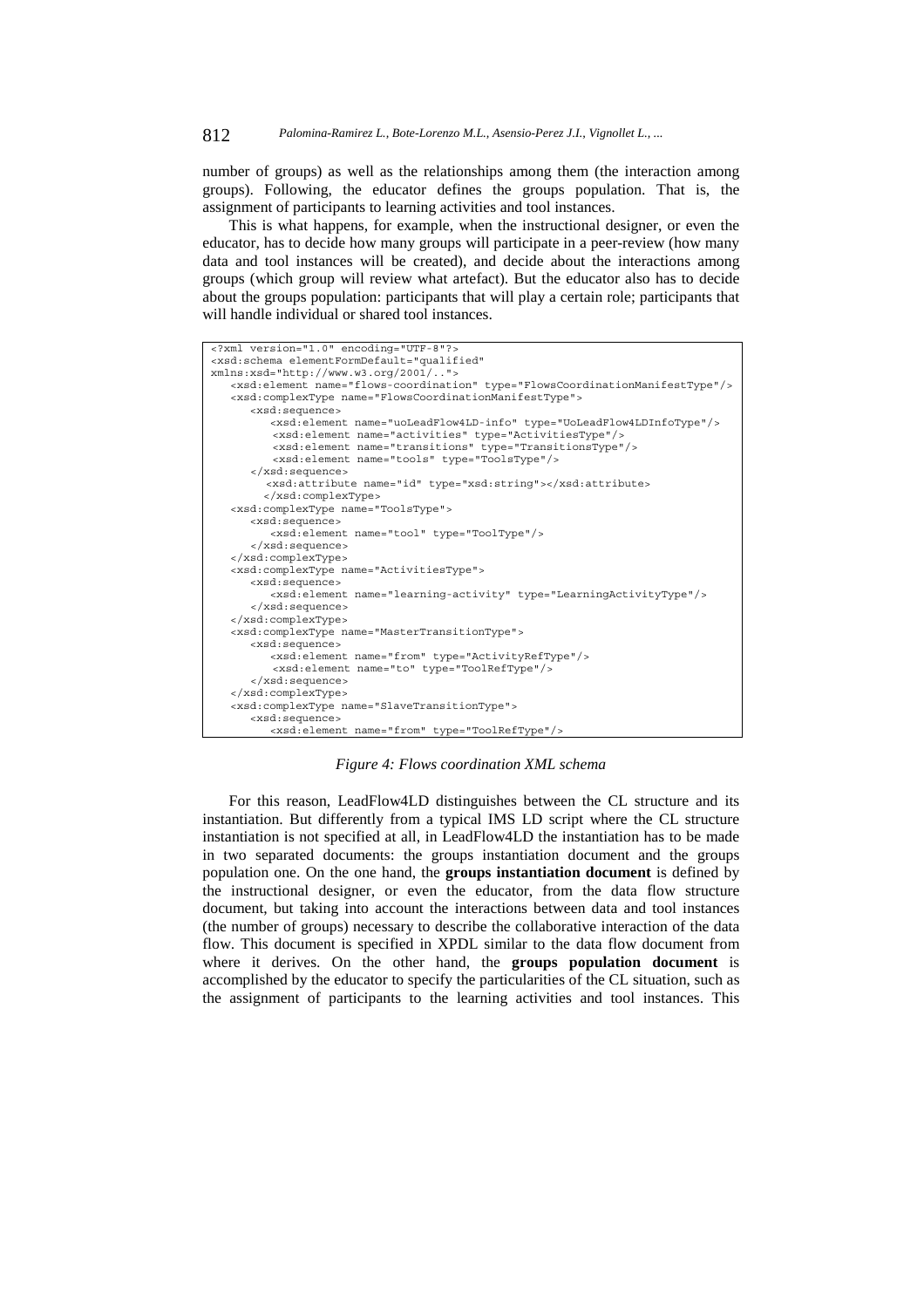document does not follow a standard specification, since the specification of the instantiation (the assignment of participants to roles at the time of instantiation) of process modelling languages is still an open issue [Caeiro-Rodríguez, 08], even in the workflow domain [Decker, 08].

Thus, LeadFlow4LD proposes an XML representation based on a conceptual model and schema proposed by iCollage [Hernández-Gonzalo, 08], which specifies the instantiation of groups as role instances as well as the assignment of participants to groups in learning flow structures. LeadFlow4LD has extended this model to include the assignment of participants to tool instances.

The use of a non-standard specification in LeadFlow4LD might hamper its adoption since LeadFlow4LD scripts would require the use of specific enactment infrastructures (see section 4). Nevertheless, a significant part of the modelling effort could still be of use even in the absence of such specific infrastructures. For example, the learning flow document could be interpreted (and eventually reused) by existing IMS LD engines (obviously, losing the data flow modelling).

#### **3.3 LeadFlow4LD Document Distribution**

In order to get a more effective distribution of the different collaboration scripts specified according to LeadFlow4LD, the five documents summarized in Table 1 can be packaged in a unit of learning called **UoLeadFlow4LD** following the IMS Content Package Specification [IMS, 03]. This approach would encourage instructional designers and educators to improve a given CL process (a CL structure) by aggregating new groups instantiation and population documents. This separation in different documents of a CL process specified according to the proposed method is aimed at fostering different levels of reusability: the learning flow, data flow and flows coordination documents –all of which actually reflect the pedagogical strategycan be reused in different CL situations, while only the groups instantiation and population documents would need to be changed.

| Document      | Description                               | Specification | Responsible          |  |
|---------------|-------------------------------------------|---------------|----------------------|--|
| Learning      | Defines the<br>learning<br>sequence of    | <b>IMS LD</b> | Instructional        |  |
| flow          | activities.                               |               | Designer             |  |
| Data flow     | Defines the sequence of tool invocations  | <b>XPDL</b>   | <b>Instructional</b> |  |
|               | and the data flow between tools.          |               | Designer             |  |
| <b>Flows</b>  | Defines<br>the relationship<br>between    | Proprietary   | <b>Instructional</b> |  |
| coordination  | learning activities and tool invocations. |               | Designer             |  |
| Groups        | Defines the number of data and tool       | XPDL          | Instructional        |  |
| instantiation | instances as well as the relation among   |               | Designer/Educat      |  |
|               | them.                                     |               | or                   |  |
| Groups        | Defines the assignment of participants to | Proprietary   | Educator             |  |
| population    | learning activities and tool instances.   |               |                      |  |

*Table 1: Summary of documents generated by the LeadFlow4LD method*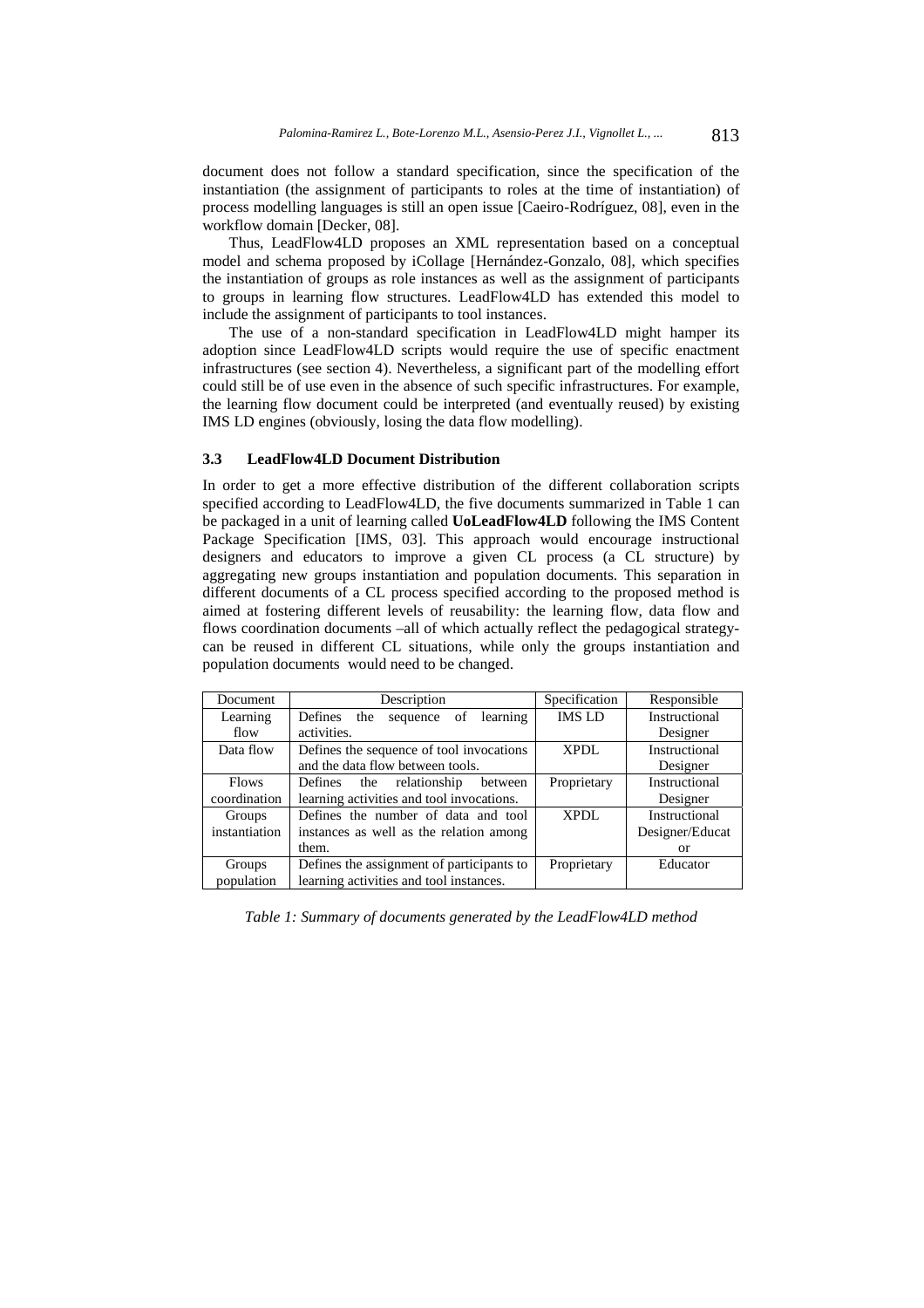## **4 Enactment of a UoLeadFlow4LD**

A UoLeadFlow4LD describes CL structures and situations from the points of view of the instructional designers and educators. Unfortunately, the UoLeadFlow4LD cannot be executed "as-is" by learning flow (IMS LD compliant) and workflow (XPDL compliant) engines because of a proprietary specification which describes the coordinated execution of both engines.

Therefore, three different implementation approaches have been identified in order to execute the UoLeadFlow4LD. The first approach consists in directly executing a UoLeadFlow4LD throughout a LeadFlow4LD-compliant engine. The drawbacks, however, are that the approach does not take advantage of existing learning flow and workflow standard engines and that, of course, the implementation of the LeadFlow4LD engine would be a very hard task. Rather than that approach, we propose to re-use existing engines through master-slave implementation approaches. Then, we propose to implement a master-learning flow and slaveworkflow approach, because we consider that the learning activities defined in the learning flow, describe the main steps of the learning situation and should be considered as the master flow rather than the opposite approach.

The enactment of a UoLeadFlow4LD using the selected approach requires a software component called LeadFlow4LD parser. The main task of the parser is to automatically generate (from a set of defined rules) two new documents, called the **synchronized learning flow document** and the **synchronized workflow document**. While the former, is an IMS LD compliant UoL, the latter is a workflow process file written in the workflow enactment language such as XPDL.

The way in which both engines invoke each another is described in the sequence diagram shown in Fig. 5. First, participants start their learning activities using the graphical user interface that LeadFlow4LD delivers for all participants. Second, when participants decide to use tools (delivered by the workflow engine), the workflow engine launches tool clients, which in turn invoke the associated Web tool. Third, when participants finish using the last tool (from the sequence of tools), then the control flow is switched back to the learning flow engine, thereby implying that participants are able to resume the next learning activity.

As shown in Fig. 5, the engines do not communicate directly. Instead, they communicate through the so-called "engine invoking resources". The LedFlow4LD parser aggregates the workflow engine invoking resources to the synchronized learning flow document and enables the modification of the workflow variables used as conditions to start the data flow. Similarly, the parser aggregates learning flow engine invoking resources to the synchronized workflow document and enables modification of IMS LD property values –subsequently used as conditions to terminate the learning activity.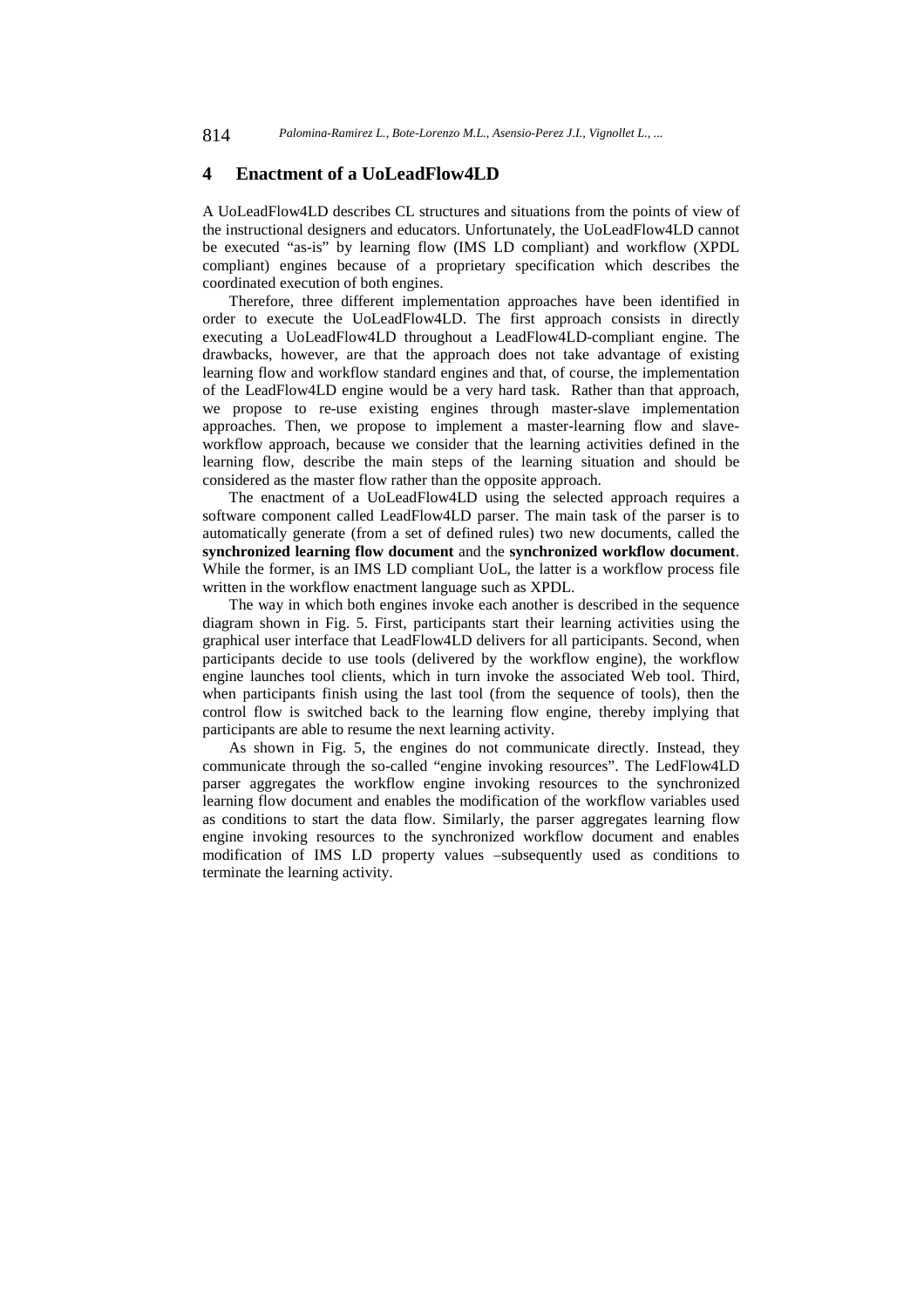

*Figure 5: Sequence diagram of the coordinated execution of the learning flow and workflow engines* 

An existing technological infrastructure has been selected for implementation: Coppercore [Vogten, 05] as the engine able to play the synchronized learning flow document and Bonita [Surhone, 10] as the engine able to play the synchronized workflow document. The former because it is the reference engine used by the IMS LD specification, and the latter because it is open-source and because it supports XPDL. The Coppercore Web service API and the Bonita RESTful Web service API were used to communicate with the learning flow and workflow engines, respectively.

External Web tools are invoked by the Bonita workflow engine by means of the URLs that are included in the groups instantiation document of LeadFlowLD specifications. Such URLs would be invoked in the sequence prescribed by the data flow document. The current enactment infrastructure does not support an automatic way of managing those URLs (creation, modification, deletion of tool instances). That would imply a large increase in the specification burden when dealing with a significantly large number of tools instances. Those instances should be managed manually (by some kind of support staff). Nevertheless, we are currently planning to enhance the LeadFlow4LD enactment infrastructure with our proposed Glue! integration system [Alario-Hoyos, 13] so as to automate the management of thirdparty external Web tools instances. In the next section, different CL situations have been enacted using this infrastructure.

# **5 Assessment of Expressiveness and Reusability of a UoLeadFlow4LD**

This section presents the assessment of the expressiveness of LeadFlow4LD to specify CL structures, structures that comprise both the learning flow and the data flow in order to be reused in different CL situations. To accomplish this dual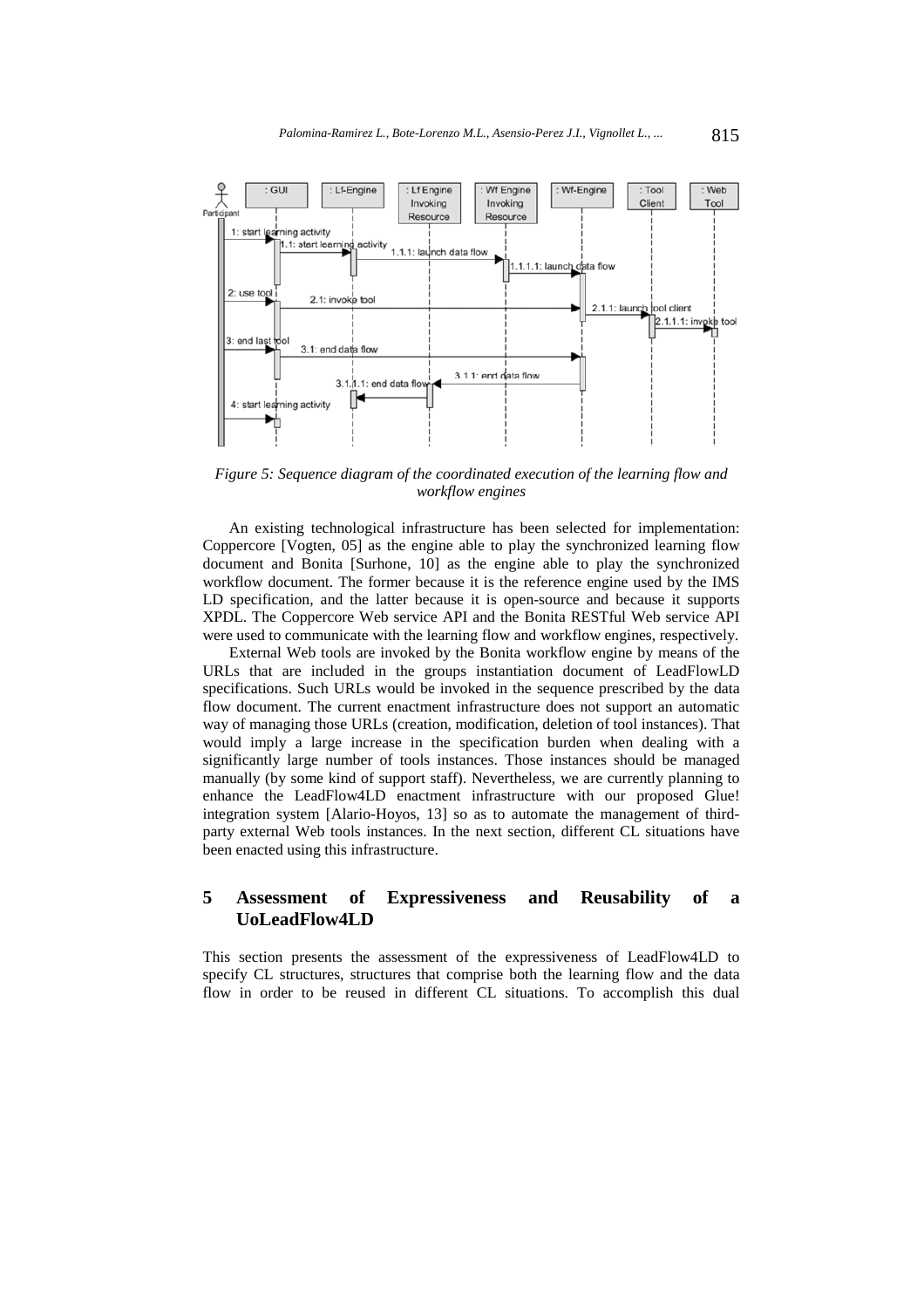objective of expressiveness and reusability, specific CL situations, derived from a simple well-known CL technique, were specified and assessed according to the LeadFlow4LD method. Then, LeadFlow4LD was also tested (regarding expressiveness only) with two other, but more complex, CL situations.

The assessment of expressiveness and reusability was carried out in two parts. First, both the CL structure and the selected CL situations were specified according to the proposed method, then, they were run by means of the aforementioned implementation and used as proof-of-concept to show that collaboration scripts which are specified according to LeadFlow4LD can be executed using available state-of-theart learning flow and workflow engines.

#### **5.1 Describing Collaborative Learning Situations for Assessment**

Four situations, based on the peer-review CL technique, provide the assessment of LeadFlow4LD mainly because they deal with collaborative interactions among data and tool instances (the first assessment objective). Furthermore, the four CL situations proposed share, in pairs, the same structure to properly illustrate the reutilization of the collaboration scripts specified according to LeadFlow4LD (the second assessment objective).

Table 2 lists the selected CL situations for the assessment of LeadFlow4LD following the aforementioned criteria: expressiveness and reusability.

| Sit.                        | Description                                                                          |
|-----------------------------|--------------------------------------------------------------------------------------|
|                             | Two learners edit an artefact individually; then each one reviews the artefact of    |
|                             | his/her peer.                                                                        |
| $\mathcal{D}_{\mathcal{L}}$ | Four learners edit an artefact in pairs; then each pair reviews collaboratively the  |
|                             | artefact of their peers.                                                             |
| $\mathcal{R}$               | Three learners edit individually an artefact; then the first learner reviews the     |
|                             | artefact of the second learner, the second learner reviews the artefact of the third |
|                             | learner, and the third learner reviews the artefact of the first one.                |
|                             | Six learners edit an artefact in pairs; then, working with different peer, each pair |
|                             | review the artefact created by another pair.                                         |

*Table 2: Selected CL situations based on the peer-review process used to assess LeadFlow4LD (*expressiveness and reusability)

#### **5.2 The Peer-Review Collaborative Learning Structure**

Since all of the selected CL situations derive from the same CL process -the peerreview-, all of them share the same structure: the learning flow, data flow and flows coordination documents.

As illustrated in Figs. 6a and 7a, the instructional designer starts with the CL structure definition comprised by the learning flow and the data flow structures, that is, the sequence of learning activities (editing then reviewing), the sequence of tool invocations (an editing tool and then a reviewing tool invocation), as well as the data flow between tools (the resultant artefact from the editing tool is an input to the reviewing tool). Then, authoring tools (Reload editor for IMS LD [Reload, 12] and Together workflow editor for XPDL [Together, 12]), specify the learning flow and data flow documents, respectively. Specified according to IMS LD and XPDL, part of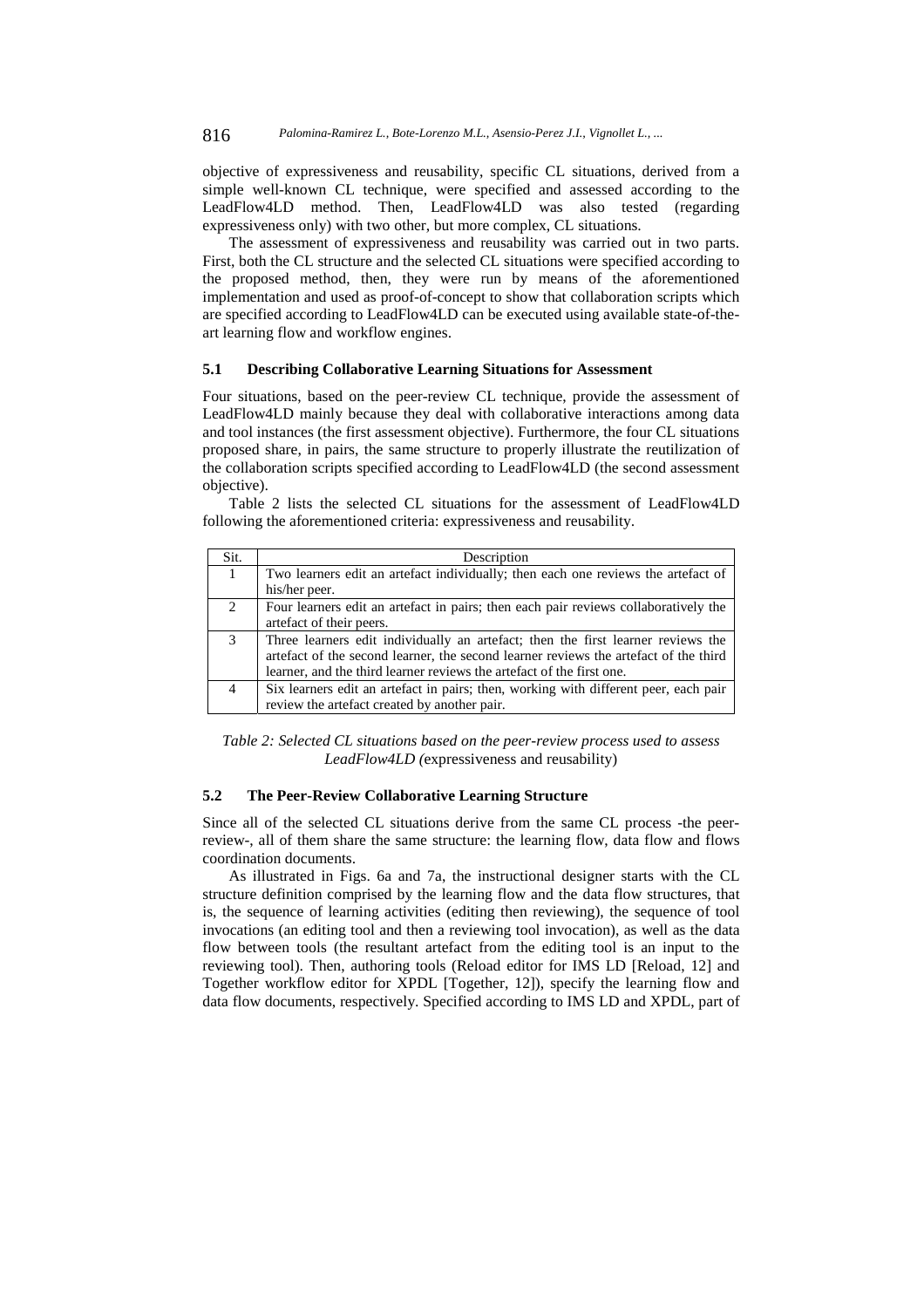these documents are shown in Figs. 6b and 7b, respectively. On the one hand, the learning flow document in Fig. 6b describes roles and learning activities as well as the dynamic behavior of the learning process in the *method* tag and which can be interpreted using the theatre play metaphor. For example, the learning process comprises two acts. In the first act, learners playing the editor role follow a script described in the learning activity A1, while in the second act, a learner playing the reviewer role follow a script described in the learning activity A2. On the other hand, the data flow document shown in Fig. 7b describes data (*DataFields*), roles (*Participants*), tools (*Applications*) and tool invocations (*Activities*). The sequence of tool invocations is described by defining transitions (not shown in Fig. 7b), while the relationship between data and tools is described through the relation between the formal parameters of tools (*FormalParameters*) and actual arguments of tool invocations (*ActualParameters*).



*Figure 6: (a) Design of the peer-review CL structure. (b) Part of the learning flow document specified conforming to IMS LD* 

Up to this point, the instructional designer has specified the learning flow and data flow (workflow) of the CL structure of the peer-review CL process. However, the flows coordination is still missing because the learning flow and workflow are not independent of each other. The diagram in Fig. 8a illustrates the structural relationship between the learning flow and data flow in regard to all four of the tested CL situations. Relating activities in the learning flow with activities in the workflow, this task is carried out by the instructional designer at design time. The "task" should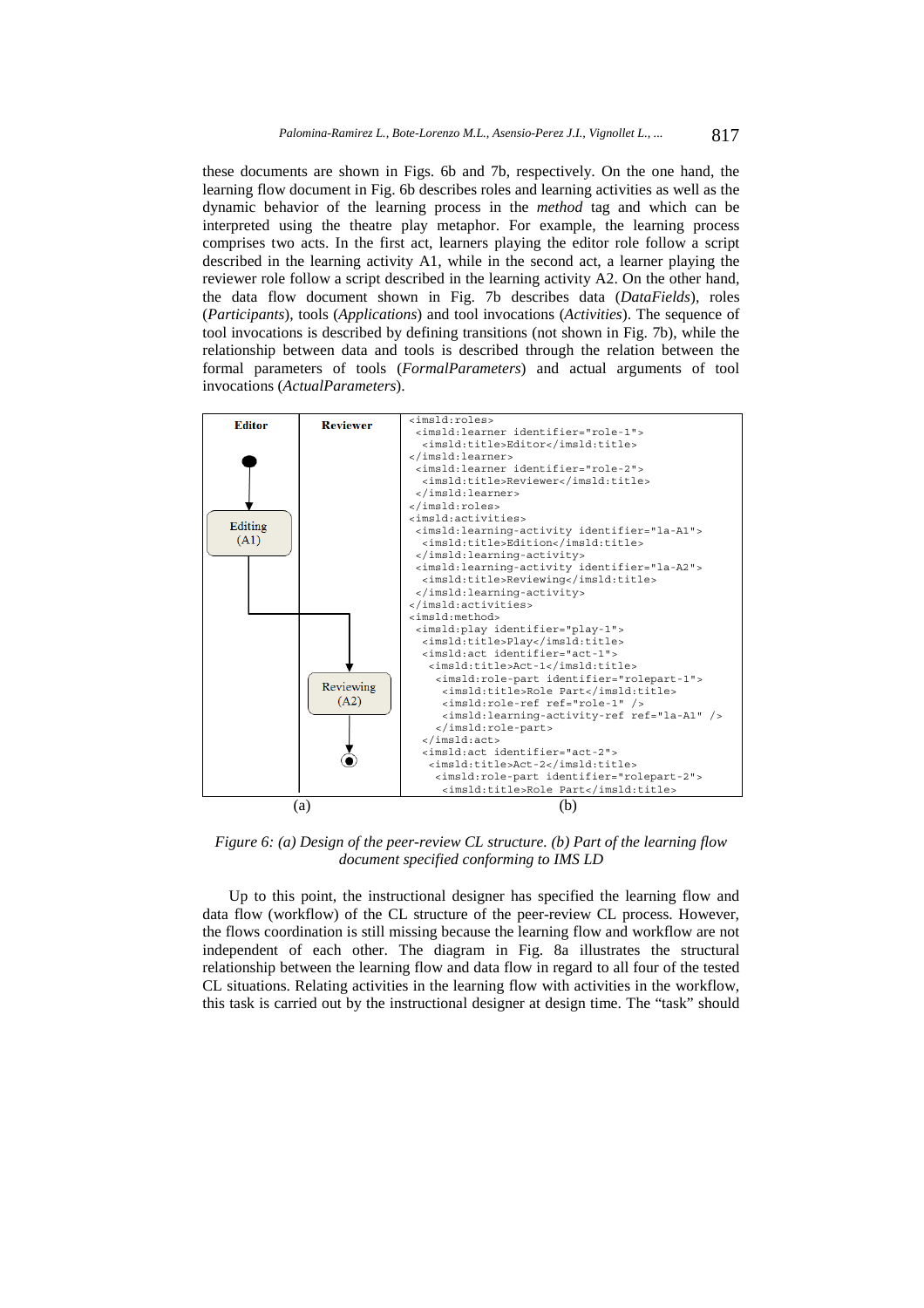be understood as: the moments in which the tools give the necessary support to the learning activities as well as the moments in which they are left out. Such flows coordination is specified within the flows coordination document following a proprietary specification as shown in Fig. 8b.

#### **5.3 The Peer-Review CL Structure Instantiation**

In order to define the selected CL situations of the peer-review process, first, one or more data flow structures instantiations should be defined. Thus, the goal for the instructional designer or educator is to define the necessary data flow structures instantiations to derive all four of the selected CL situations described in Table 2. As explained next, this can be reached by designing only two of these structures.



*Figure 7: (a) Design of the peer-review data flow structure (b) Part of the data flow document specified and conforming to XPDL*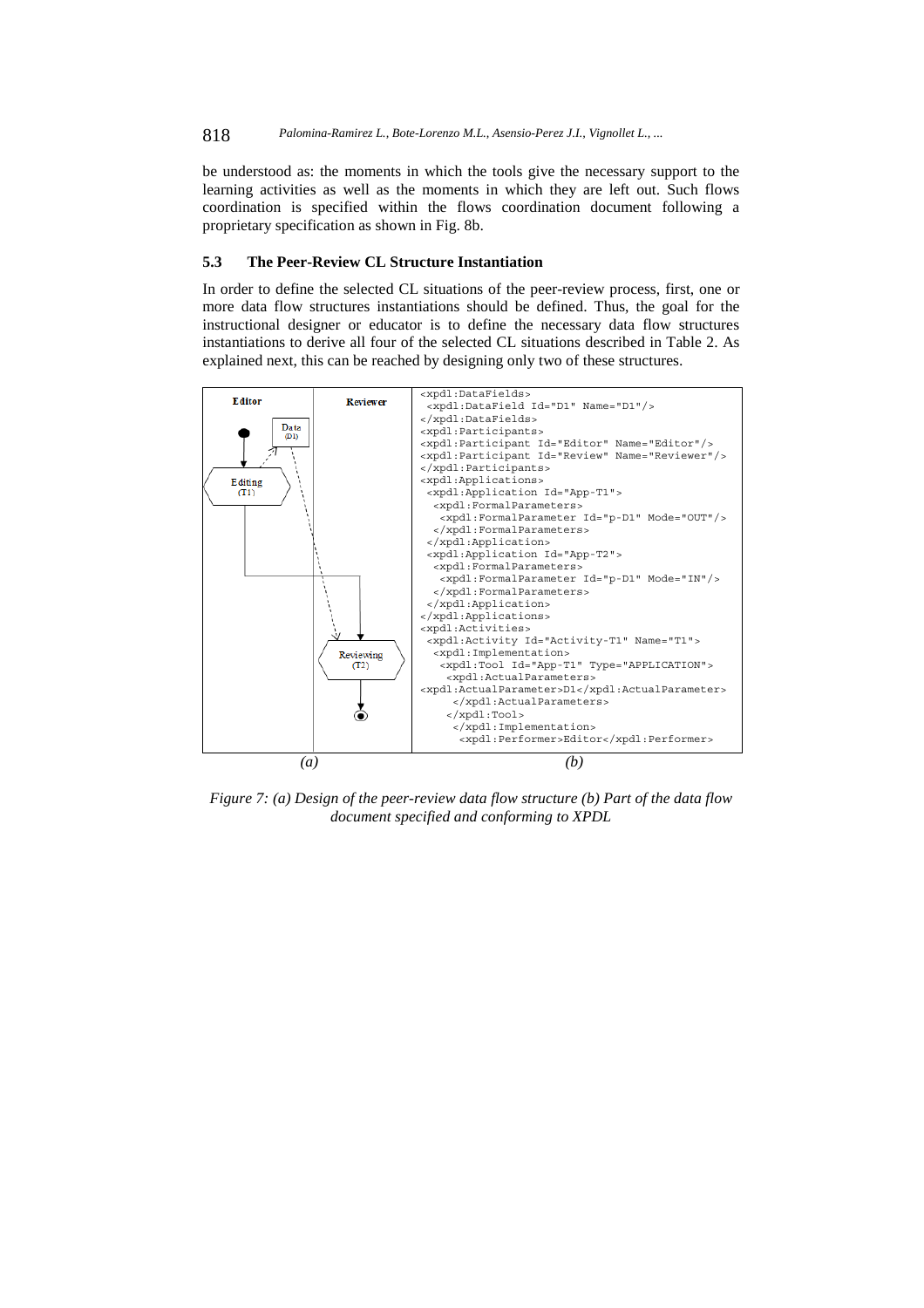

*Figure 8: Flows coordination (a) design and (b) document* 

Fig. 9 shows the design of the first data flow structure instantiation shared by the first and second selected CL situations. Both situations require the creation of two groups, and therefore two instances of each editing and reviewing tool. Meanwhile, the interaction among groups (interaction among data and tool instances) remains the same for both situations. Thus, the actual difference between these situations is the way participants share tools: while in the first situation participants manage individual tools, in the second participants share collaborative tools. This can, however, be specified later in the groups population document, while both situations share the same instance of the data flow structure. The instructional designer, or educator, produces such a design from the data flow structure shown in Fig. 7. The creation of two groups (two data and tool instances), produce the data flow interaction described in the first and second CL situations. Finally, the resultant design is specified in XPDL within the groups instantiation document.

Fig. 10 illustrates the design of the second data flow structure instantiation and shared by the third and fourth CL situations. The data flow structure, shown in Fig. 7, produces such a design. The creation of not two, but three groups (three data and tool instances), produce the data flow interaction described in the third and fourth CL situations. Similarly, such design is specified in XPDL within another groups instantiation document.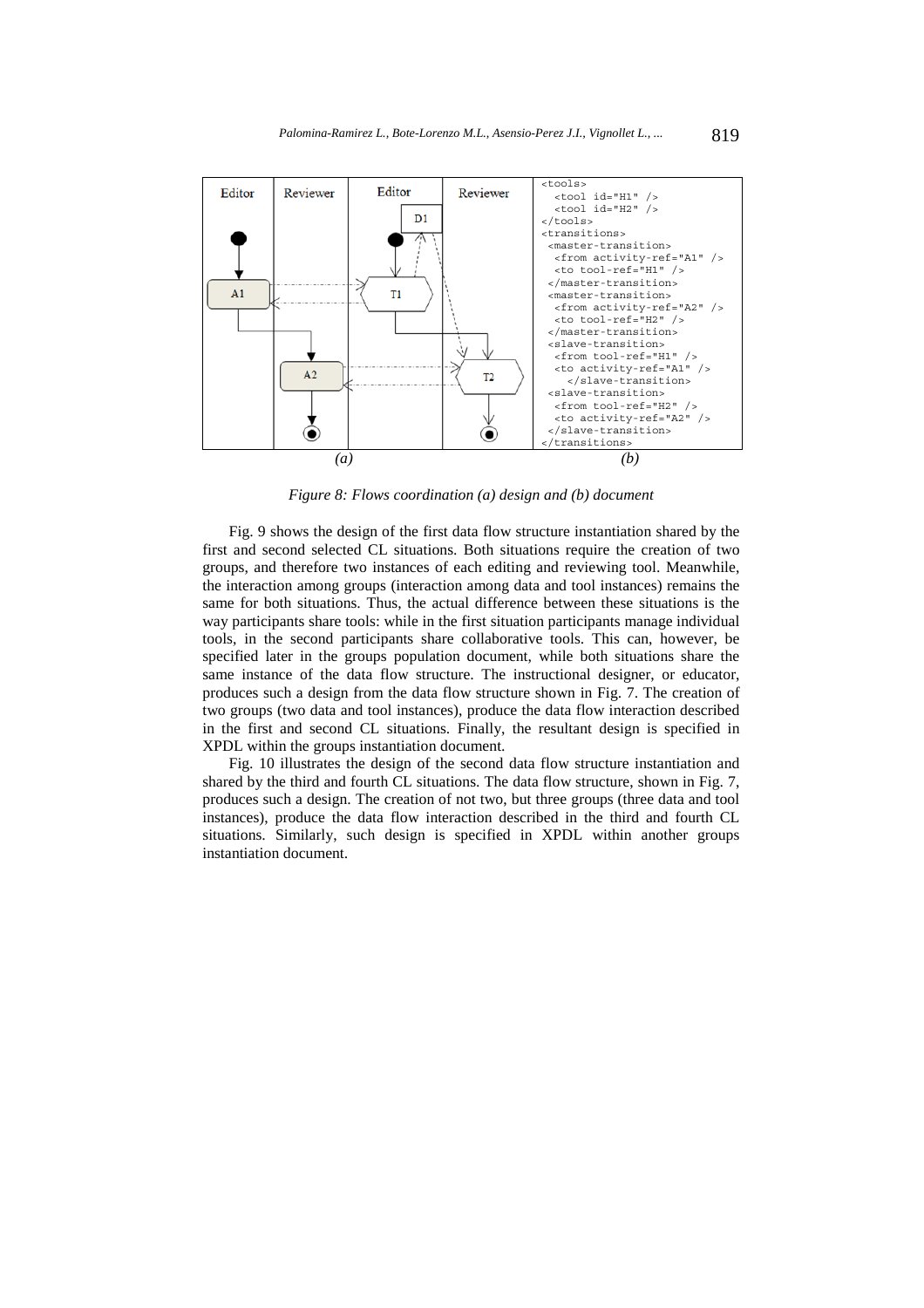

*Figure 9: Instantiation of the peer-review data flow structure that is shared by the first and second of the selected CL situations* 



*Figure 10: Instantiation of the peer-review data flow structure that is shared by the third and fourth of the selected CL situations* 

Once the instructional designer defines the groups instantiation documents, the educator specifies the way groups are populated for completing the specific CL situations. This assigns participants to the learning activities and tool instances. A summary of such assignments for all CL situations are shown in Fig. 11a, while part of the specification of the groups population document for the first CL situation is shown in Fig. 11b.

As seen in Fig.11a, all participants are scheduled to play both the editor and reviewer roles for all of the CL situations. Fig.11a also shows the way participants manage individual or shared tool instances.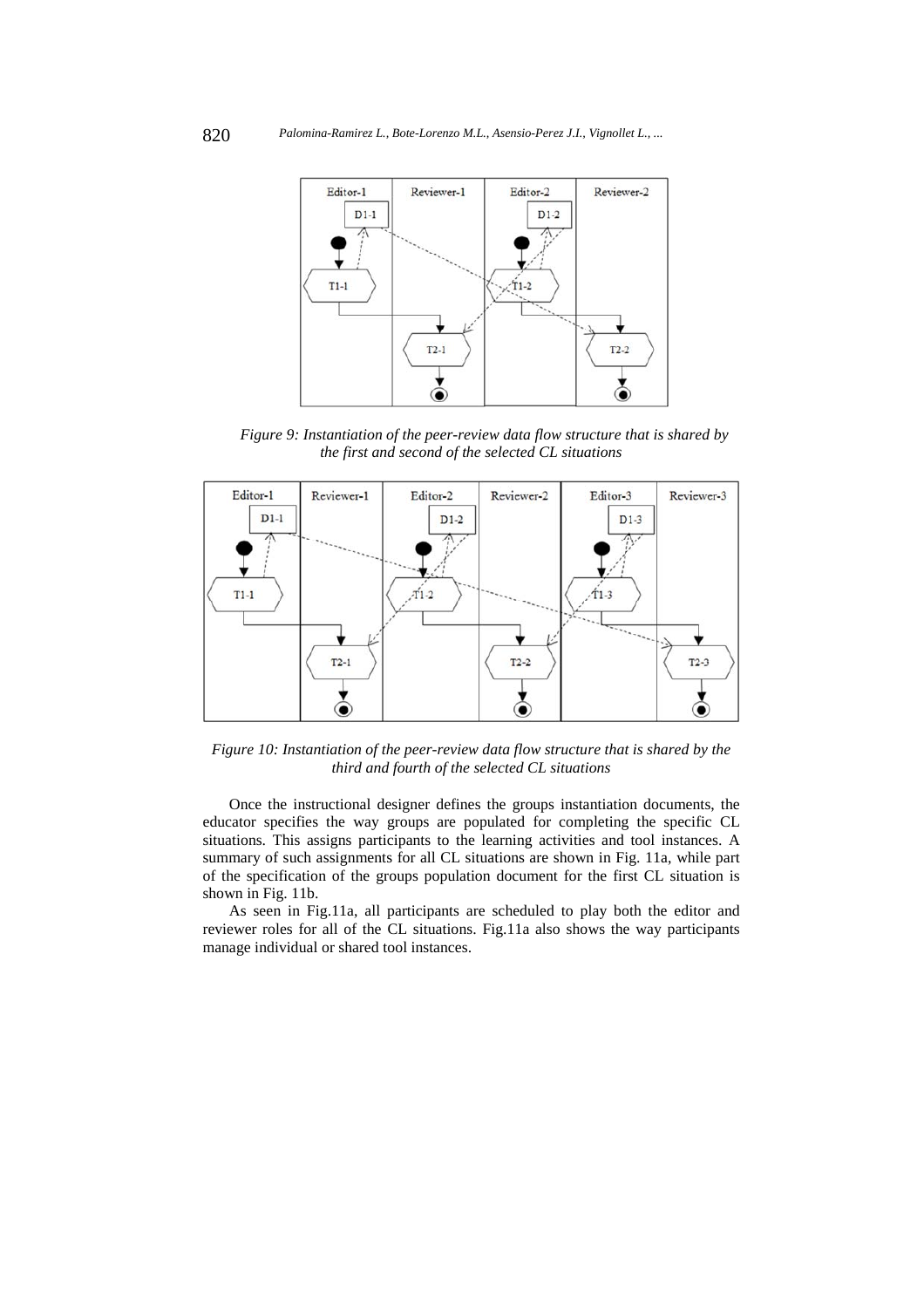|                                       |                     |                          |                                  |                                                                                 | <role-root></role-root>                                                              |  |  |
|---------------------------------------|---------------------|--------------------------|----------------------------------|---------------------------------------------------------------------------------|--------------------------------------------------------------------------------------|--|--|
|                                       |                     |                          |                                  |                                                                                 | <role id="Editor" occurrence="1"></role>                                             |  |  |
| <b>Learning Activities Population</b> |                     |                          |                                  | <role_id="reviewer"<br><math>occurrence="2"</math>/&gt;</role_id="reviewer"<br> |                                                                                      |  |  |
|                                       |                     |                          |                                  |                                                                                 |                                                                                      |  |  |
| Role                                  | <b>CL</b> Situation |                          |                                  |                                                                                 | $\langle$ /role-root>                                                                |  |  |
|                                       | 1                   | $\mathbf{2}$             | 3                                | $\overline{\mathbf{4}}$                                                         | <tool-instances></tool-instances>                                                    |  |  |
| <b>Editor</b>                         | p1,p2               | $p1,p2$ ,                | p1,p2,p3                         | p1, p2, p3, p4                                                                  | <tool-instance id="T1-1"></tool-instance>                                            |  |  |
|                                       |                     | p3,p4                    |                                  | ,p5,p6                                                                          | <tool-instance id="T1-2"></tool-instance>                                            |  |  |
| <b>Reviewe</b>                        | p1,p2               | $p1,p2$ ,                | p1,p2,p3                         | p1, p2, p3, p4                                                                  | <tool-instance id="T2-1"></tool-instance>                                            |  |  |
| r                                     |                     | p3,p4                    |                                  | ,p5,p6                                                                          | <tool-instance id="T2-2"></tool-instance>                                            |  |  |
|                                       |                     |                          |                                  |                                                                                 |                                                                                      |  |  |
|                                       |                     |                          |                                  |                                                                                 | <data-instances></data-instances>                                                    |  |  |
|                                       |                     |                          |                                  |                                                                                 | <data-inst <math="" id="D1-1">url=""/&gt;</data-inst>                                |  |  |
|                                       |                     |                          |                                  |                                                                                 | <data-inst id="D1-2" url=""></data-inst>                                             |  |  |
|                                       |                     |                          | <b>Tool Instances Population</b> |                                                                                 |                                                                                      |  |  |
| <b>Tool</b>                           | <b>CL</b> Situation |                          |                                  |                                                                                 | <qroup-population><br/><user <="" id="p1" name="p1" th=""></user></qroup-population> |  |  |
| <b>Instan</b>                         | $\mathbf{1}$        | $\mathbf{2}$             | 3                                | $\boldsymbol{4}$                                                                | $email="$ ">                                                                         |  |  |
| ce                                    |                     |                          |                                  |                                                                                 | <role-occu-ref ref="1"></role-occu-ref>                                              |  |  |
| <b>T1-1</b>                           | p1                  | p1,p2                    | p1                               | p1,p2                                                                           | <role-occu-ref ref="2"></role-occu-ref>                                              |  |  |
| $T1-2$                                | p2                  | p3,p4                    | p2                               | p3,p4                                                                           | <tool-instance-id-ref ref="T1-1"></tool-instance-id-ref>                             |  |  |
| $T1-3$                                | ٠                   | $\overline{\phantom{a}}$ | p3                               | p5,p6                                                                           | <tool-instance-id-ref ref="T2-1"></tool-instance-id-ref><br>$\langle$ /user>         |  |  |
| $T2-1$                                | p1                  | p1,p2                    | p1                               | p1,p5                                                                           | <user <="" id="p2" name="p2" th=""></user>                                           |  |  |
| $T2-2$                                | p2                  | p3,p4                    | p2                               | p2,p3                                                                           | $email="$ ">                                                                         |  |  |
| $T2-3$                                |                     |                          | p3                               | p4,p6                                                                           | <role-occu-ref ref="1"></role-occu-ref>                                              |  |  |
|                                       |                     |                          |                                  |                                                                                 | <role-occu-ref ref="2"></role-occu-ref>                                              |  |  |
|                                       |                     |                          |                                  |                                                                                 | <tool-instance-id-ref ref="T1-2"></tool-instance-id-ref>                             |  |  |
|                                       |                     |                          |                                  |                                                                                 | <tool-instance-id-ref ref="T2-2"></tool-instance-id-ref>                             |  |  |
| $\left(a\right)$                      |                     |                          |                                  |                                                                                 | (b)                                                                                  |  |  |

*Figure 11: (a) Assignment of participants to the learning activities (roles) and tool instances for all peer-review CL situations. (b) Part of the groups population document for the first peer-review CL situation* 

Finally, many other specific CL situations may be derived from the same data flow structure instantiation. This reusability shows the potential of the proposed method.

### **5.4 Enactment**

Once the synchronized learning flow and workflow documents are played by the CopperCore and the Bonita engines, respectively, these documents keep references from the engine invoking resources to the workflow and learning flow engines, thereby producing the engines-level coordination and producing the moments in which the control flow switches from one engine to the other.

Fig. 12 captures the enactment of the first CL situation at the moment when the participant  $p2$  starts the reviewing activity in the learning flow (see Fig. 12a). Then, when the participant  $p2$  is ready to give feedback to his/her peer  $p1$ , the workflow engine automatically launches the reviewing tool (see Fig. 12b). Moreover, the proper artefact previously created by his $\ker$  peer *p1* in the previous activity (the editing activity) is loaded automatically in the reviewing tool (see Fig. 12b).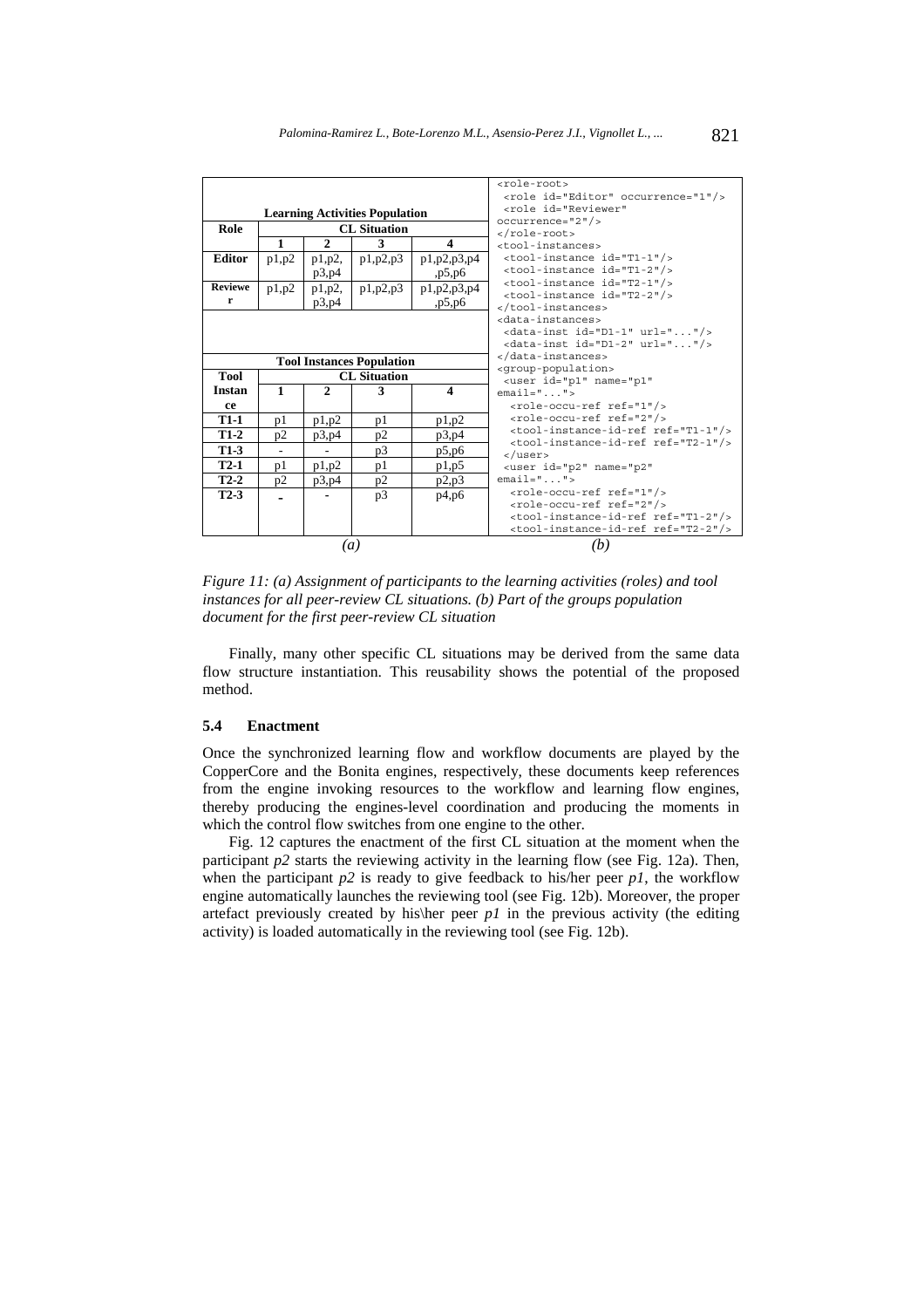

*Figure 12: Enactment of the first peer-review CL situation (a) Reviewing activity presented automatically to the participant p2 by the learning flow engine (Coppercore) (b) Reviewing tool instance launched automatically by the workflow engine (Bonita) and presented automatically to the participant p2* 

Thus, the results obtained indicate that the data flow between tools can be specified through the proposed method. Furthermore, the system does not require user intervention for handling the data flow, thus avoiding the increase of the users' cognitive load. The system also avoids the use of situations with prompt errors for users, since the user does not have to be concerned with the data to be used in a learning activity; the system automatically delivers the necessary data to the tools. Moreover, the four selected CL situations were enacted just by changing the groups population document. This approach reused the learning flow, data flow and flows coordination documents.

## **5.5 Expressiveness of other more complex CL situations**

Additionally to the peer-review, LeadFlow4LD has been successfully tested with other more complex CL situations. Such is the case for example of the knowledge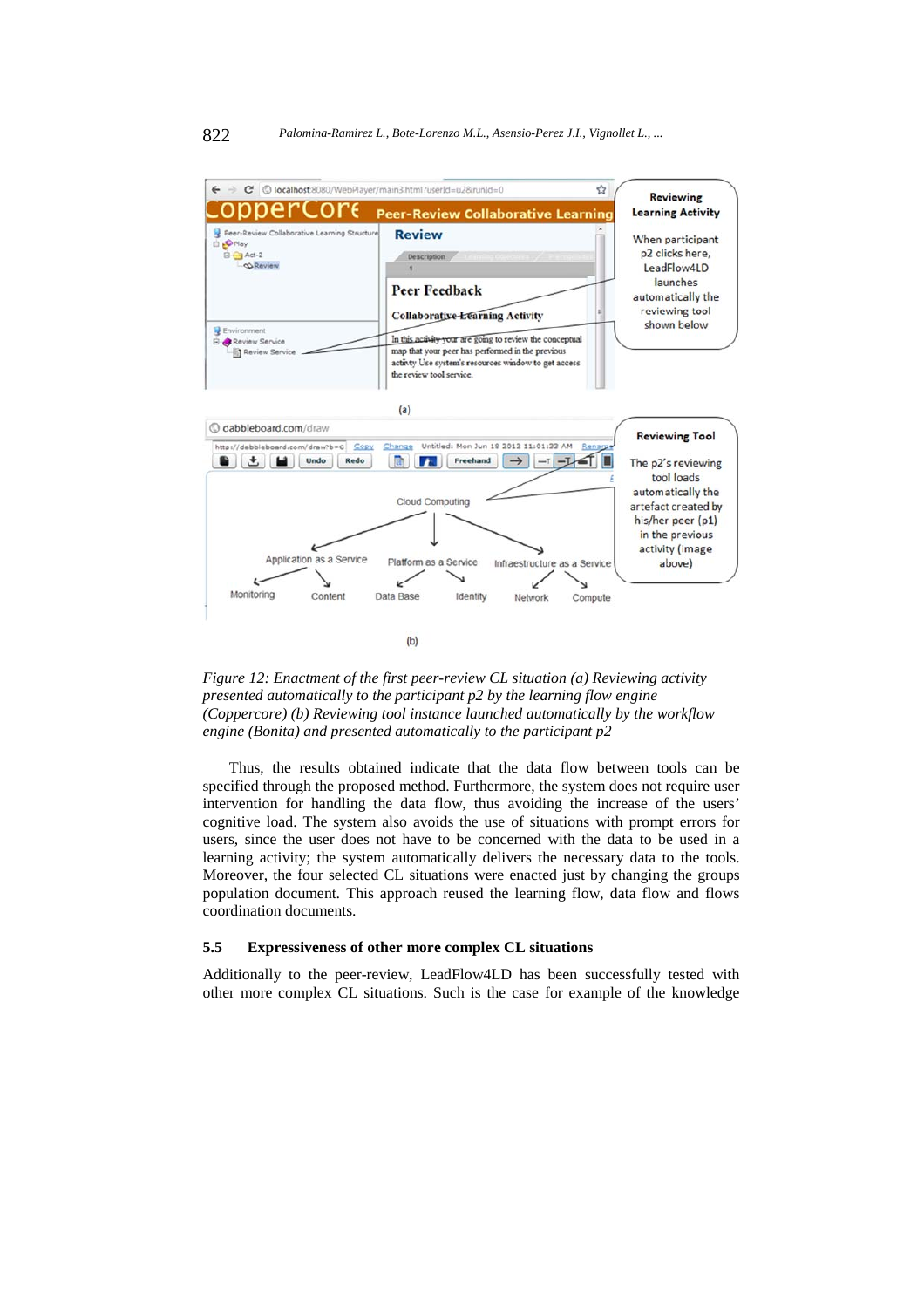convergence script [Miao, 08] and the so-called MOSAIC learning experience [Palomino-Ramírez, 08] which are introduced next but not discussed in detail due to space restrictions.

On the one hand, the knowledge convergence script is a generalization from the peer-review that it is well documented in the literature [Weinberger, 04]. Consider the following CL situation comprising editing, reviewing and reflection activities (the structural design is shown in Fig. 13). During the editing activity a group of three learners are required to write three reports (D1) about three different cases. Then, during the reviewing activity, each learner critiques, in rounds, the report of each of the other peers. At this stage the situation becomes interesting because each learner has to criticize two learners' reports in sequence within the same learning activity: the reviewing one. Finally, during the reflection activity each learner presents their thoughts. This CL situation was successfully specified and enacted through LeadFlow4LD, thus showing the expressiveness of the proposed method, expressiveness to specify the sequencing of tool invocations in a learning activity.



*Figure 13: Representation of the learning flow and data flow structures of the knowledge convergence script* 

On the other hand, 12 learners participated in the MOSAIC learning experience. This experience is a CL situation derived from a combination of three well known CL structures: a 3-level pyramid, jigsaw and peer-review (the structural design is shown in Fig. 14). The main goal of this CL situation is to use the peer-review as a means to improve the outcome produced at each level or phase. The first level of the pyramid comprises 3 phases. In the first individual phase, each student reads one of three selected cases (4 students read the same one) in order to build an outcome. In the second collaborative phase all four students that read the same case work together as a group of experts. First, they make a peer-review of their previous work and then they produce a new improved outcome. In the third phase, 3 jigsaw groups, of 4 expert learners each, are formed while peer-reviewing remains again as the main activity. In the second level of the pyramid, two jigsaw groups work together in a peer-review fashion while reaching a consensus on the outcome. Finally, in the third level of the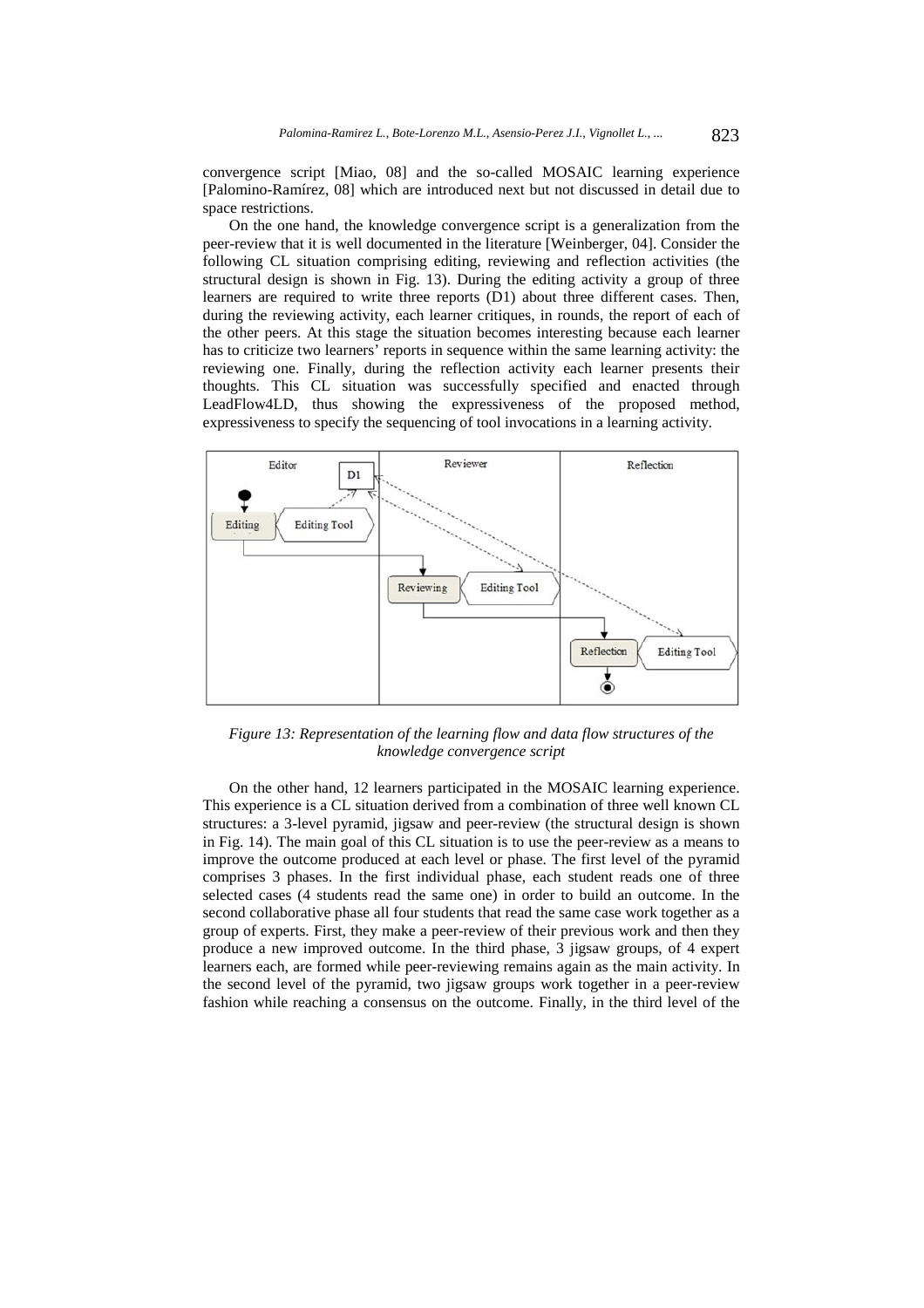pyramid all of the 12 students present their thoughts. The successful enactment of this CL situation showed again the expressiveness of LeadFlow4LD to specify not only the data flow between tools and the sequencing of tool invocations, but also the combination of complex CL structures.



*Figure 14: Representation of the learning flow and data flow structures of the MOSAIC learning experience* 

Due to space restrictions, all of the details of the LeadFlow4LD specification are not included in this paper. Nevertheless, Fig. 14 shows a simplification of the learning flow and data flow structures of the MOSAIC learning experience, while Table 3 shows the number of data and tool instances just to provide a glimpse of the complexity of the CL situation as well as the expressivity affordances of LeadFlow4LD.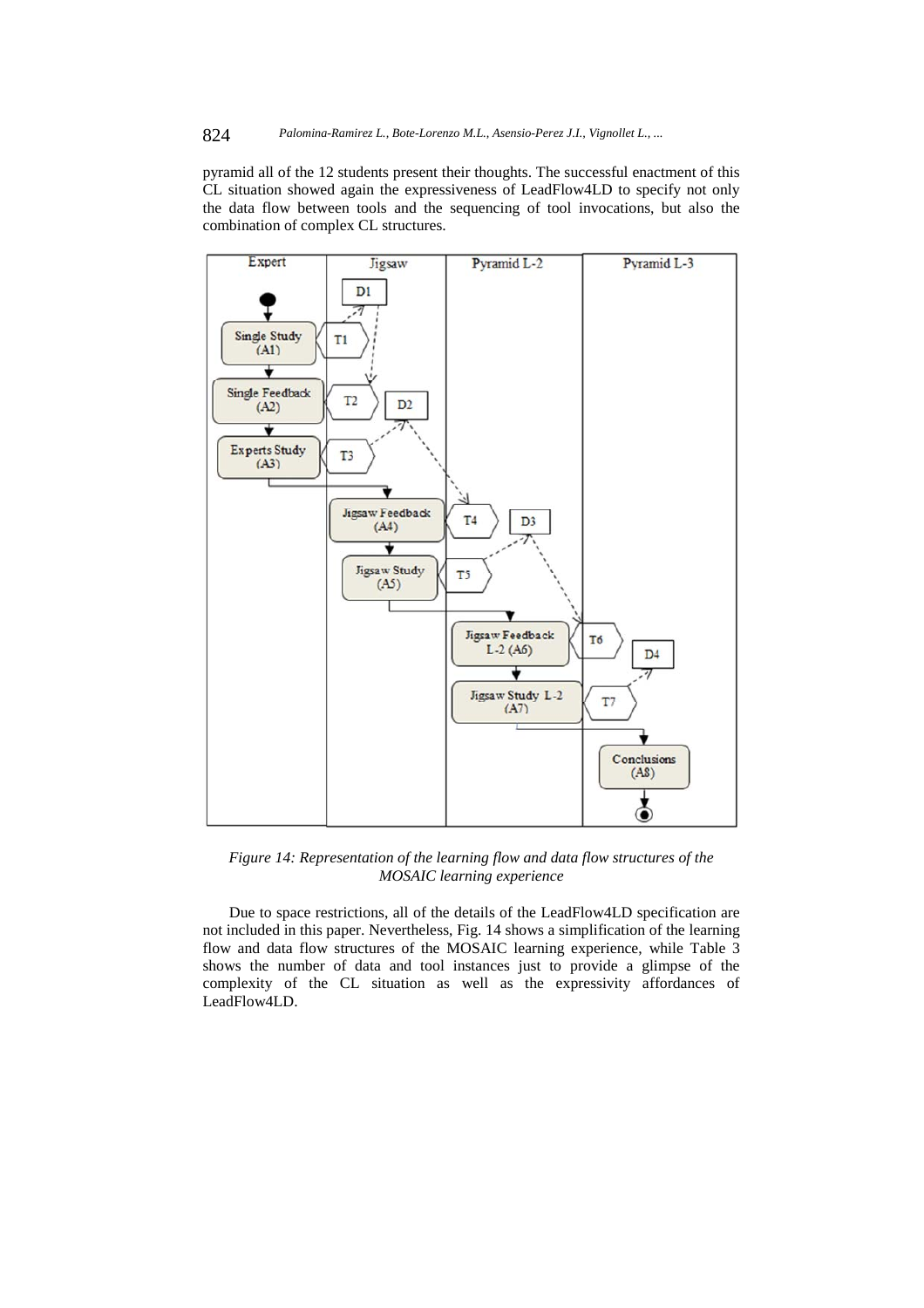| Tool           | <b>Tool Description</b>                                        | Instances      | Data           | Data Description                                  | Instances      |
|----------------|----------------------------------------------------------------|----------------|----------------|---------------------------------------------------|----------------|
| T1             | Conceptual map individual tool<br>(individual study)           | 12             | D1             | Conceptual map<br>(individual study)              | 12             |
| T <sub>2</sub> | Conceptual map individual tool<br>(individual feedback)        | 12             | D <sub>2</sub> | Conceptual map (experts)<br>study)                | 3              |
| T <sub>3</sub> | Conceptual map collaborative<br>tool (experts study)           | 3              | D <sub>3</sub> | Conceptual map (jigsaw<br>study)                  | $\overline{4}$ |
| T <sub>4</sub> | Conceptual map collaborative<br>tool (jigsaw feedback)         | 4              | D4             | Conceptual map (jigsaw)<br>study pyramid-level 2) | 2              |
| T <sub>5</sub> | Conceptual map collaborative<br>tool (jigsaw study)            | $\overline{4}$ |                |                                                   |                |
| T <sub>6</sub> | Conceptual map collaborative<br>tool (jigsaw feedback pym-L 2) | $\mathfrak{D}$ |                |                                                   |                |
| T7             | Conceptual map collaborative<br>tool (jigsaw study pyramid-L2) | $\mathfrak{D}$ |                |                                                   |                |

*Table 3: Data and tool descriptions shown in Fig. 13 as well as the number of data and tool instances used by the MOSAIC learning experience* 

# **6 Conclusions and Future Work**

The computer representation of a learning process comprising both a learning flow and data flow opens the possibility of using a computer-based system first, to guide participants through the sequence of learning activities; second to guide participants through the sequence of tools; and third, to automatically manage the data exchanged among tools.

Different existing EMLs are employed to specify a learning process, yet IMS LD has emerged as the *de facto* standard in the LD community and approach. IMS LD can specify the learning flow and the data flow between activities. IMS LD cannot, however, specify the data flow between tools. This becomes a relevant issue, especially in the CSCL field, where the data flow management is non-trivial. Complex collaborative interactions must manage the artefacts and tools that support a learning activity. When participants in the learning process, not the system, take the output generated by a given tool and use it as the input of another tool, then participants have to make the additional effort of locating and retrieving data and tools. Current solutions found in the literature focus on the proposal of other EMLs. Unfortunately, these solutions are not interoperable with current standards.

Additional to this data flow automation issue, there exists the process reuse issue. CL processes require not only the definition of the structure, but also the structure instantiation which, in turn, reflects the interaction between groups (collaborative interaction between data and tool instances), as well as the way learning activities and tool instances are populated by participants. Nevertheless, current approaches found in the literature focus on the specification of CL situations instead of the CL structure, thereby precluding the reuse of the process definition for different CL situations.

In this paper, we propose an interoperable solution to both issues, called LeadFlow4LD. This solution consists of a method for specifying both learning and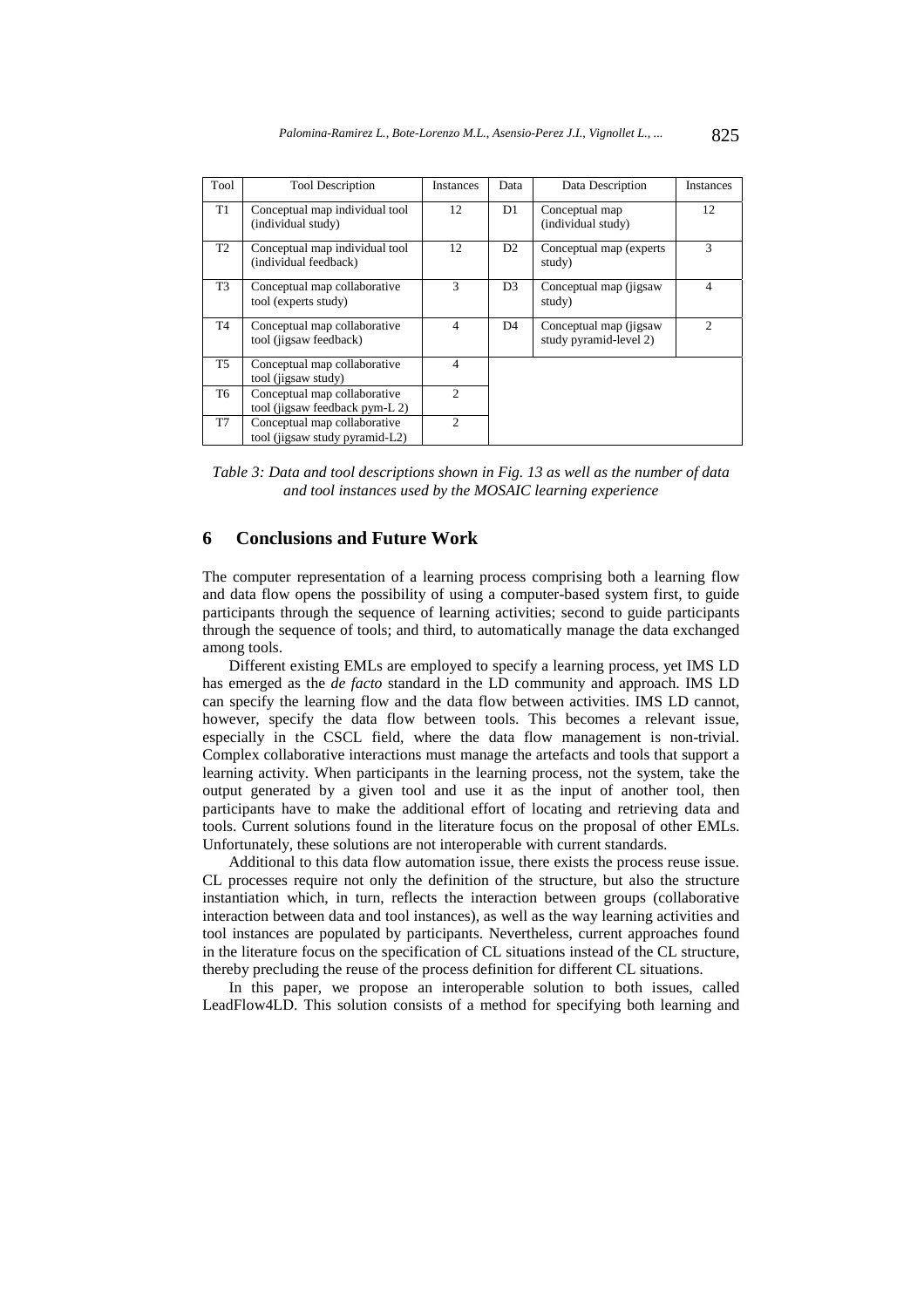data flows. It respectively uses, IMS LD and a standard workflow language such as XPDL. XPDL specifies the sequencing of tools and the data flow between tools. LeadFlow4LD proposes the specification of a CL structure and situations within a unit of learning called UoLeadFlow4LD. A UoLeadFlow4LD comprises five documents: 1. the learning flow, 2. the data flow and 3. flows coordination documents which actually describe the structure of the learning process, 4. the groups instantiation document which describes collaborative interaction between groups, and 5. the groups population document, which describes the way participants are associated to learning activities and tool instances.

The specification of a learning process in separated documents aims to foster reusability. Different generic CL situations can be derived from the same data flow structure by simply changing the groups instantiation document. Moreover, different specific CL situations can be derived from the same groups instantiation document by just changing the groups population document.

Although the flows coordination and groups population documents are both described using proprietary specifications, the fact that LeadFlow4LD is mainly based on the standards IMS LD and XPDL allows a significant reduction in authority tools development effort on the one hand (because tools can be reused) and a reduction of the learning curve while using tools based on these standard specifications, on the other hand.

Four simple but significant peer-review CL situations have been selected and specified in the proposed method and from the instructional designer and educator points of view. Furthermore, a non-trivial CL situation –based on the complex CLFP that combines the pyramid, jigsaw and peer-review patterns— has also been specified through LeadFlow4LD. In order to assess such CL situation specifications, we propose and implement a prototype enactment system used as a proof-of-concept to execute a UoLeadFlow4LD. Actual results show that artefacts and tools were delivered automatically to users when they performed learning activities (LeadFlow4LD expressiveness on data flow automation) and the proper documents of a UoLeadFlow4LD were successfully reused for different CL situations (UoLeadFlow4LD reusability).

It is noteworthy that the LeadFlow4LD method could contribute to the learning design field not only as a way of specifying CSCL scripts, but it could also be employed within the context of the proposals made by other researchers in order to enable the deployment of IMS LD based learning design in mainstream VLEs. In this way, LeadFlow4LD could improve the support provided for the realization of collaborative scenarios in both open source products such as Moodle or LAMS and commercial products such as Blackboard. These contributions should be considered for a future review of the IMS LD specification, but also by the other EMLs supporters. Furthermore, in the BPM/workflow domain, no engine supports the execution of the data-flow features added to the current version of their corresponding modelling languages. Moreover, the support of data flow between tools, at the execution time, is not even taken into account. The approach presented in this paper could be considered as a possible way to handle these features in the BPM/Workflow field.

Our future work covers four principle issues. First, the evaluation should go beyond the CL situations presented in this paper. More case studies must be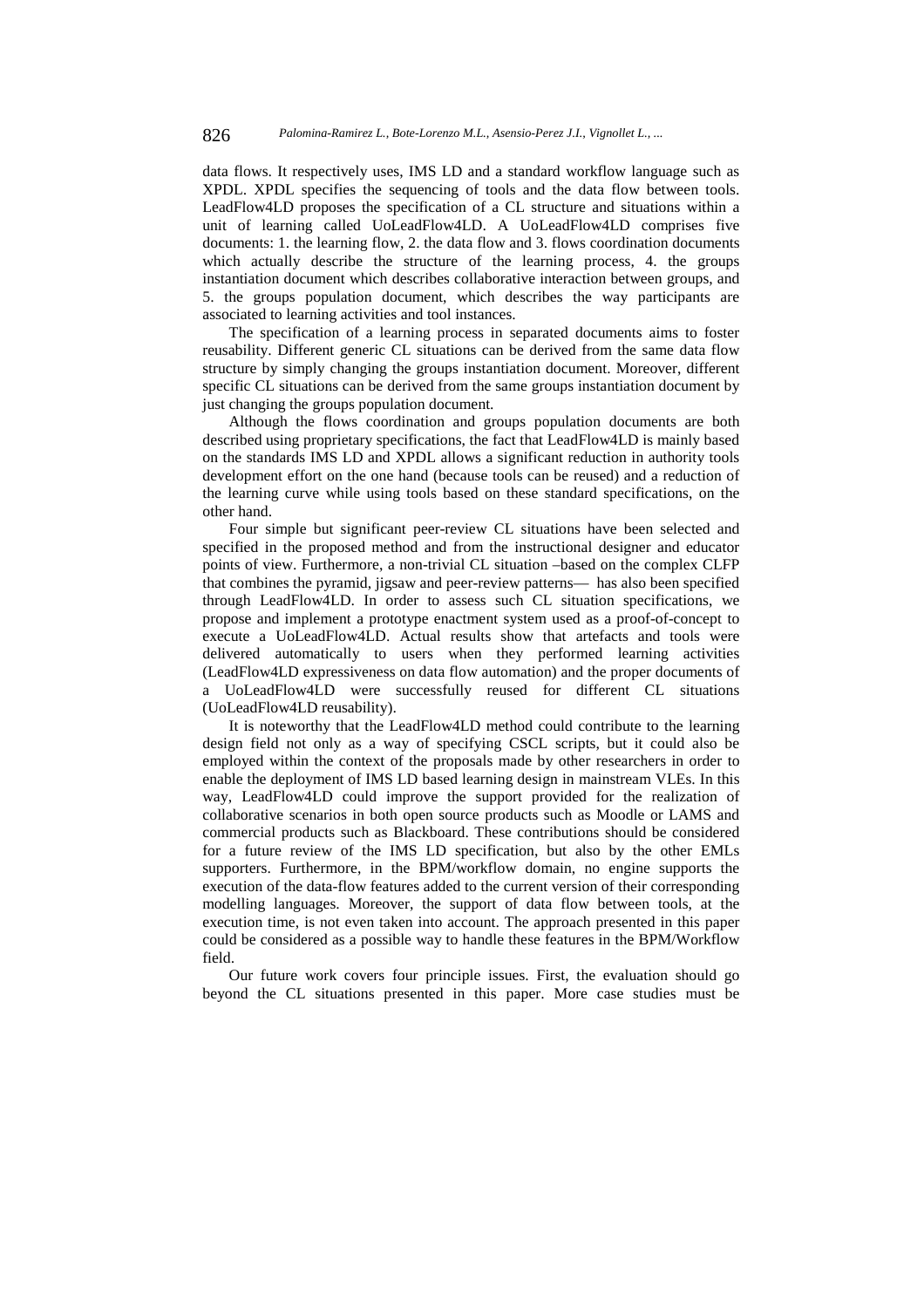conducted and evaluated from a technological and educational perspective in authentic environments in order to identify advantages and drawbacks of the proposed method. Second, a complete adoption of the proposed method requires the development of the LeadFlow4LD parser component in order to achieve an automatic generation of the synchronized learning flow and workflow documents. Third, we plan to work on the use of LeadFlow4LD to support collaborative learning in the Moodle platform. Fourth and finally, LeadFlow4LD could also be helpful for the specification of the flow of artefacts in the assessment processes, as well as the specification of flow of learning outcomes for e-Portfolio purposes. These are some of the future research lines we are currently exploring.

#### **Acknowledgements**

This work has been partially funded by the Spanish Ministry of Economy and Competitiveness (TIN2008-03023, TIN2011-28308-C03-02 and IPT-430000-2010- 054) and the Autonomous Government of Castilla y León, Spain (VA293A11-2 and VA301B11-2). The authors would like to thank Tecnológico de Monterrey Campus Guadalajara, Fundación Carolina, as well as the rest of the EMIC/GSIC research group at the University of Valladolid for their support and ideas to this work.

## **References**

[Alario-Hoyos, 13] Alario-Hoyos, C., Bote-Lorenzo, M.L., Gómez-Sánchez, E., Asensio-Pérez, J.I., Vega-Gorgojo, G., Ruiz-Calleja, A.: GLUE!: An Architecture for the Integration of External Tools in Virtual Learning Environments. Computers & Education. 60(1):122-137, January 2013.

[Bartels, 03] Bartels, N: Written Peer Response in L2 Writing. In English Teaching Forum, 2003, 41: 34-36.

[Bordies, 12] Bordies, O., Villasclaras-Fernández, E.D., Dimitriadis, Y., Ruiz-Calleja, A.: Reusability of data flow designs in complex CSCL scripts: Evaluation results from a case study Proceedings of the 18th International Conference on Collaboration and Technology, CRIWG 2012, Duisburg-Essen, Germany, September 2012.

[Britain, 04] Britain, S.A.: Review of Learning Design: Concept, Specifications and Tools. A report for the JSIC E-Learning Pedagogy Program, http://www.jisc.ac.uk/media/documents/programmes/elearningpedagogy/learningdesigntoolsfin

alreport.pdf, last accessed 20th June 20011.

[Caeiro-Rodriguez,06] Caeiro-Rodríguez, M., Llamas-Nistal, M., and Anido-Rifón, L: The PoEML proposal to model services in educational modelling languages Groupware: Design, Implementation, and Use Lecture Notes in Computer Science 4154, 2006, 187-202.

[Caeiro-Rodriguez, 08] Caeiro-Rodriguez, M.: PoEML: A Separation of Concerns Proposal to Instructional Design. Handbook of Visual Languages for Instructional Design: Theories and Practices, 2008, 185-209.

[Caeiro-Rodríguez, 10] Caeiro-Rodríguez, M., Anido-Rifón, L., LLamas-Nistal, M: Challenges in Educational Modelling: Expressiveness of IMS Learning Design. In Educational Technology & Society, 2010, 13 (4): 215–226.

[Conole, 13] Conole, Grainne: Designing for learning in an open world. Vol. 4. Springer, 2013.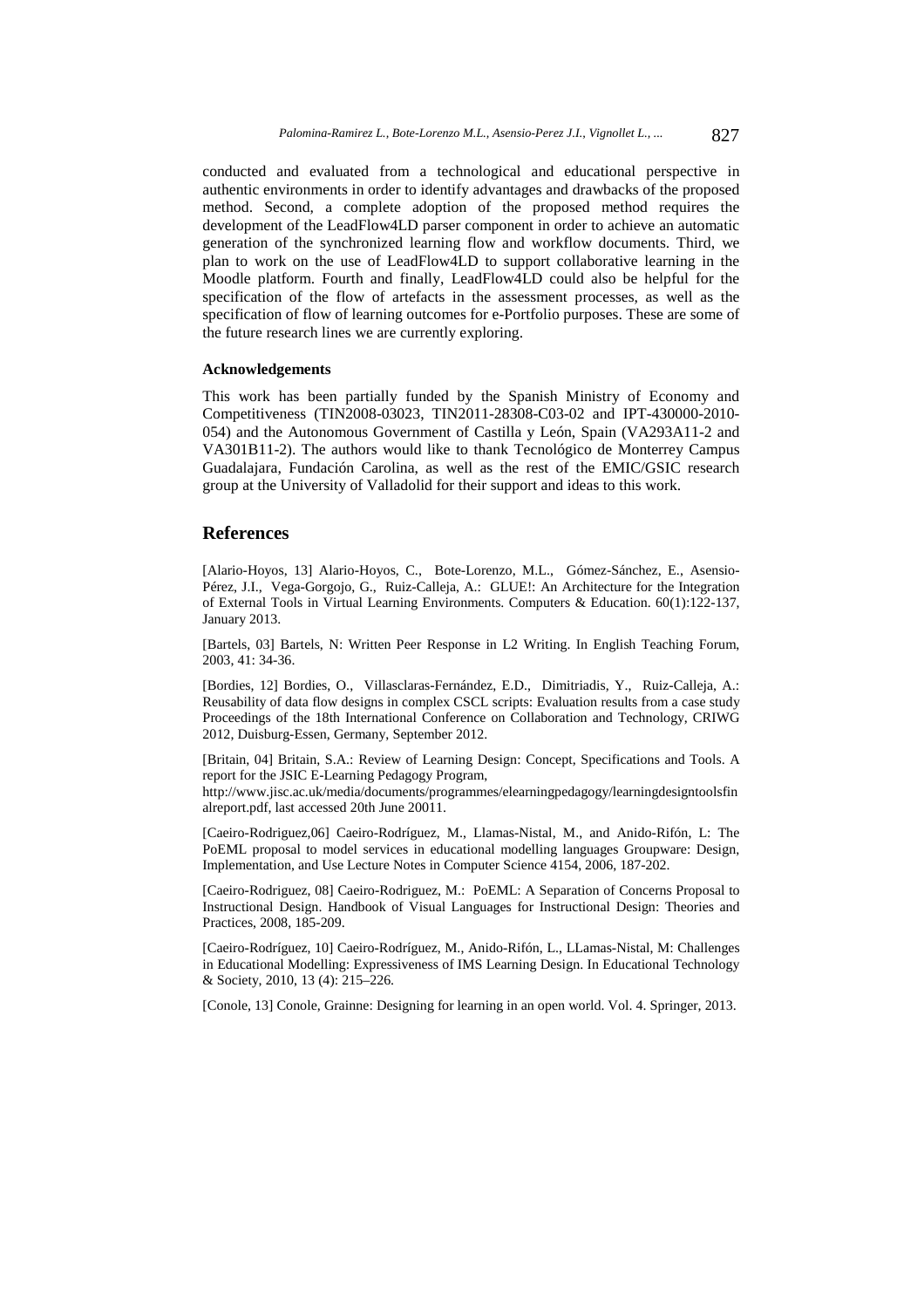[Dalziel, 06] Dalziel, J.R.: Lessons from LAMS for IMS Learning Design. In Proc. of the 6th International Conference on Advanced Learning Technologies, ICALT 2006, Kerkrade, The Netherlands, 2006, 1101-1102.

[Dan, 07] Dan, Yu, and Chen XinMeng: Supporting Collaborative Learning Activities with IMS LD. Advanced Communication Technology, The 9th International Conference on. Vol. 1. IEEE, 2007.

[Decker, 08] Decker, G., Mendling, J.: Instantiation semantics for process models. In Proc. of the 6th International Conference on Business Process Management, BPM 2008, Milan, Italy, 2008.

[Derntl, 11] Derntl, M., Neumann, S., Griffiths, D., Oberhuemer, P.: The Conceptual Structure of IMS Learning Design Does Not Impede Its Use for Authoring. In IEEE Transactions on Learning Technologies, 18 Aug. 2011. IEEE computer Society Digital Library. IEEE Computer Society, http://doi.ieeecomputersociety.org/10.1109/TLT.2011.25.

[Derntl, 11b] Derntl, M., Neumann, S., Oberhuemer, P.: Community Support for Authoring, Sharing, and Reusing Instructional Models: The Open Graphical Learning Modeler (OpenGLM). Proceedings of IEEE ICALT 2011, Athens, Georgia, USA. IEEE 2011.

[Griffiths, 08] Griffiths D., Liber, O.: Opportunities, Achievements, and Prospects of IMS LD. In Handbook of Research on Learning Design and Learning Objects: Issues, Applications and Technologies, L. Lockyer, S. Bennett, S. Agostinho, and B. Harper, Eds. Information Science Reference, 2008, 87–112.

[Hernández-Gonzalo, 08] Hernández-Gonzalo, J. A., Villasclaras-Fernández, E. D., Hernández-Leo, D., Asensio-Pérez, J. I., Dimitriadis, Y. A.: InstanceCollage: a Graphical Tool for the Particularization of Role/group Structures in Pattern-based IMS LD Collaborative Scripts. In Proc. of the 8th International Conference on Advanced Learning Technologies, ICALT 2008, Santander, Spain.

[Hernández-Leo, 05] Hernández-Leo, D., Asensio-Pérez, J.I., Dimitriadis, Y.: Computational representation of collaborative learning flow patterns using IMS learning design. In Educational Technology & Society, 2005, 8(4): 75-89.

[Hernández-Leo, 06] Hernández-Leo, D., Villasclaras-Fernández, E.D., Jorrín-Abellán, I.M., Asensio-Pérez, J.I., Dimitriadis, Y., Ruiz-Requies, I., Rubia-Avi, B.: Collage, a Collaborative Learning Design Editor Based on Patterns Special Issue on Learning Design, Educational Technology & Society. 9(1):58-71, January 2006.

[Hernández-Leo, 07] Hernández-Leo, D.: A pattern-based design process for the creation of CSCL macro-scripts computationally represented with IMS LD. PhD Thesis, 2007. Telematic Engineering Department, University of Valladolid, Valladolid, Spain.

[IMS, 02] IMS Learning Design Specification, 2002, http://www.imsglobal.org/learningdesign/

[IMS, 03] IMS Global Learning Consortium: IMS Content Packaging Information Model v1.1.3, Technical Specification, June 2003.

[Katsamani, 11] Katsamani, Mary, and Symeon Retalis: Making Learning Designs in Layers: The CADMOS Approach. Proceedings of the IADIS Multi Conference on Computer Science and Information Systems, 2011.

[König, 10] König, F., Paramythis, A.: Towards Improved Support for Adaptive Collaboration Scripting in IMS LD. In: Wolpers, M., Kirschner, P., Scheffel, M., Lindstaedt, S., Dimitrova, V. (eds.), Sustaining TEL: From Innovation to Learning and Practice, Springer Berlin / Heidelberg , 2010.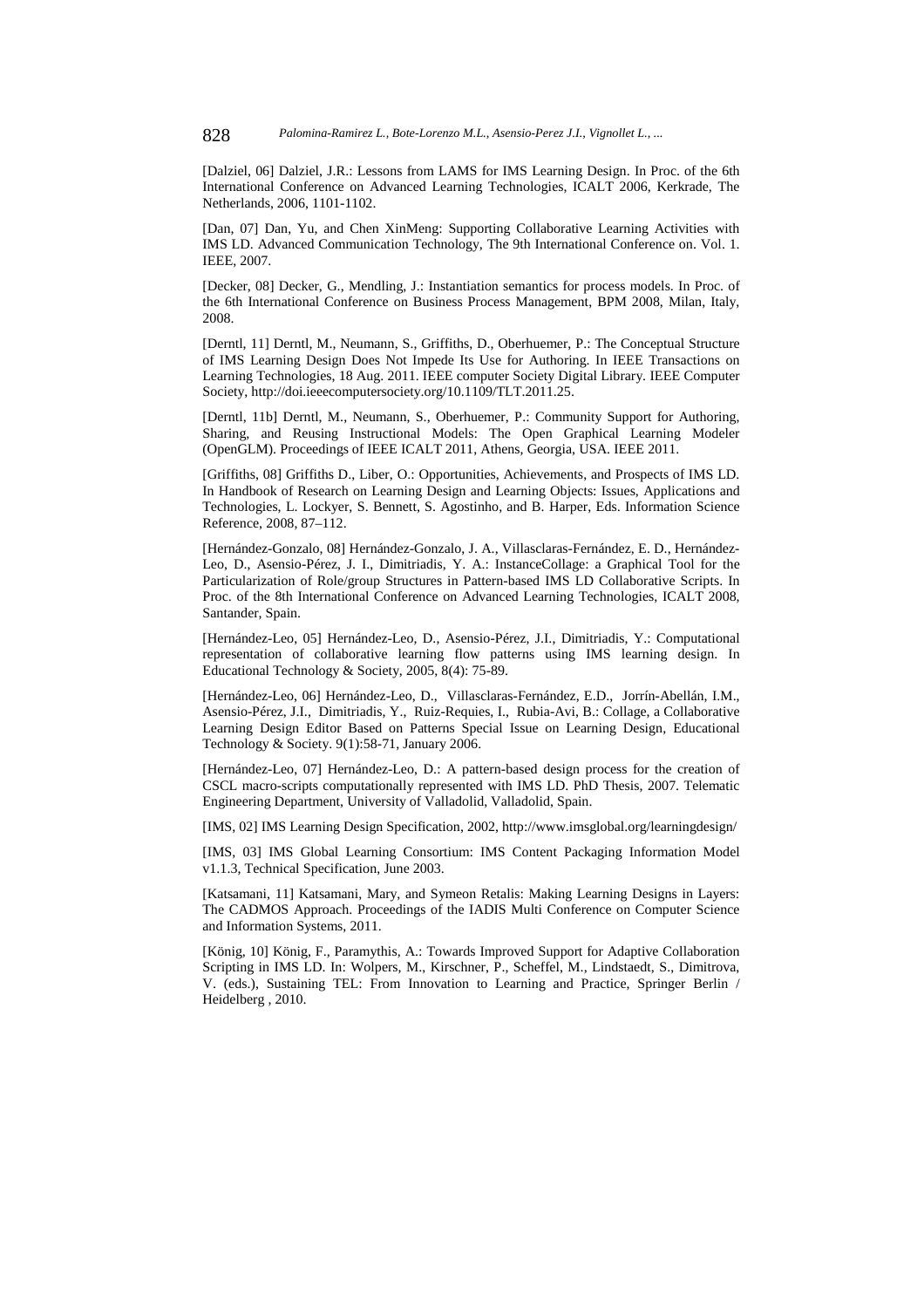[Koper, 01] Koper, R.: Modelling Units of Study from a Pedagogical Perspective: the pedagogical meta-model behind EML. Educational Expertise Technology Centre, Open University of the Netherlands, 2001.

[Koper, 08] Koper, R., Miao, Y.: Using the IMS LD Standard to Describe Learning Designs. In Handbook of Research on Learning Design and Learning Objects: Issues, Applications and Technologies, L. Lockyer, S. Bennet, S. Agostinho & B. Harper (Eds.), IDEA group, 2008, 41- 86.

[Marino, 07] Marino, O., Casallas, R., Villalobos, J., Correal, D., Contamines, J. : Bridging the Gap between e-learning Modelling and Delivery through the Transformation of Learnflows into Workflows. In E-Learning Networked Environments and Architectures, Advanced Information and Knowledge Processing, Part I, Springer-Verlag (Eds.), 2007, 27-59.

[Martel, 06] Martel, C., Vignollet, L.: LDL: a Language to Model Collaborative Learning Activities. In E. Proc. of World Conference on Educational Multimedia, Hypermedia and Telecommunications, Pearson & P. Bohman (Eds.), 2006, 838-844.

[Miao, 05] Miao, Y., Hoeksema, K., Hoppe, H.U., Harrer, A.: CSCL scripts: modelling features and potential use. In Proc. of the International Conference on Computer Support for Collaborative Learning, CSCL 2005: the next 10 years!, Taipei, Taiwan, 2005, 423-432.

[Miao, 08] Miao, Y., Burgos, D., Griffiths, D., Koper, R.: Representation of Coordination Mechanisms in IMS LD. In Handbook of Research on Learning Design and Learning Objects: Issues, Applications and Technologies, 2008, 330.

[Neumann, 09] Neumann, S., Klebl, M., Griffiths, D., Hernández-Leo, D., de la Fuente, L., Hummel, H., Brouns, F., Derntl, M., Oberhuemer, P.: Report of the Results of an IMS Learning Design Expert Workshop. In International Journal Of Emerging Technologies In Learning (IJET), 2009, 5(1): 58-72.

[Norin, 02] Norin, R.: Workflow Process Definition Interface–XML Process Definition Language. Document Number WfMC. TC-1025, Lighthouse Point (Fl): Workflow Management Coalition, 2002.

[Osuna-Gómez, 99] Osuna-Gómez, C.: Delfos: un marco telemático educativo basado en niveles orientado a situaciones de aprendizaje cooperativo: Tesis doctoral, Universidad de Valladolid, España, 1999.

[Palomino-Ramírez, 07] Palomino-Ramírez, L., Martínez-Monés, A., Bote-Lorenzo, M.L., Asensio-Pérez, J.I., Dimitriadis, Y.A.: Data Flow between Tools: Towards a Composition-Based Solution for Learning Design. In Proc. of the 7th International Conference on Advanced Learning Technologies, ICALT 2007, Niigata, Japan, 2007, 354-358.

[Palomino-Ramírez, 08] Palomino-Ramírez, L., Bote-Lorenzo, M.L., Asensio-Pérez, J.I., Dimitriadis, Y., de la Fuente-Valentín, L.: The Data Flow Problem in Learning Design: A Case Study. 6th International Conference on Networked Learning, NLC 2008, Halkidiki, Greece, 2008.

[Palomino-Ramírez, 08b] Palomino-Ramírez, L., Bote-Lorenzo, M.L., Asensio-Pérez, J.I., Dimitriadis, Y.: LeadFlow4LD: A Composition-based Solution for Learning Design in CSCL. 14th Collaboration Researchers' International Workshop on Groupware, CRIWG 2008, Omaha, Nebraska, 2008.

[Paramythis, 08] Paramythis, Alexandros: Adaptive support for collaborative learning with ims learning design: Are we there yet. Proceedings of the Workshop on Adaptive Collaboration Support, held in conjunction with the 5th International Conference on Adaptive Hypermedia and Adaptive Web-Based Systems, Hannover, Germany. 2008.